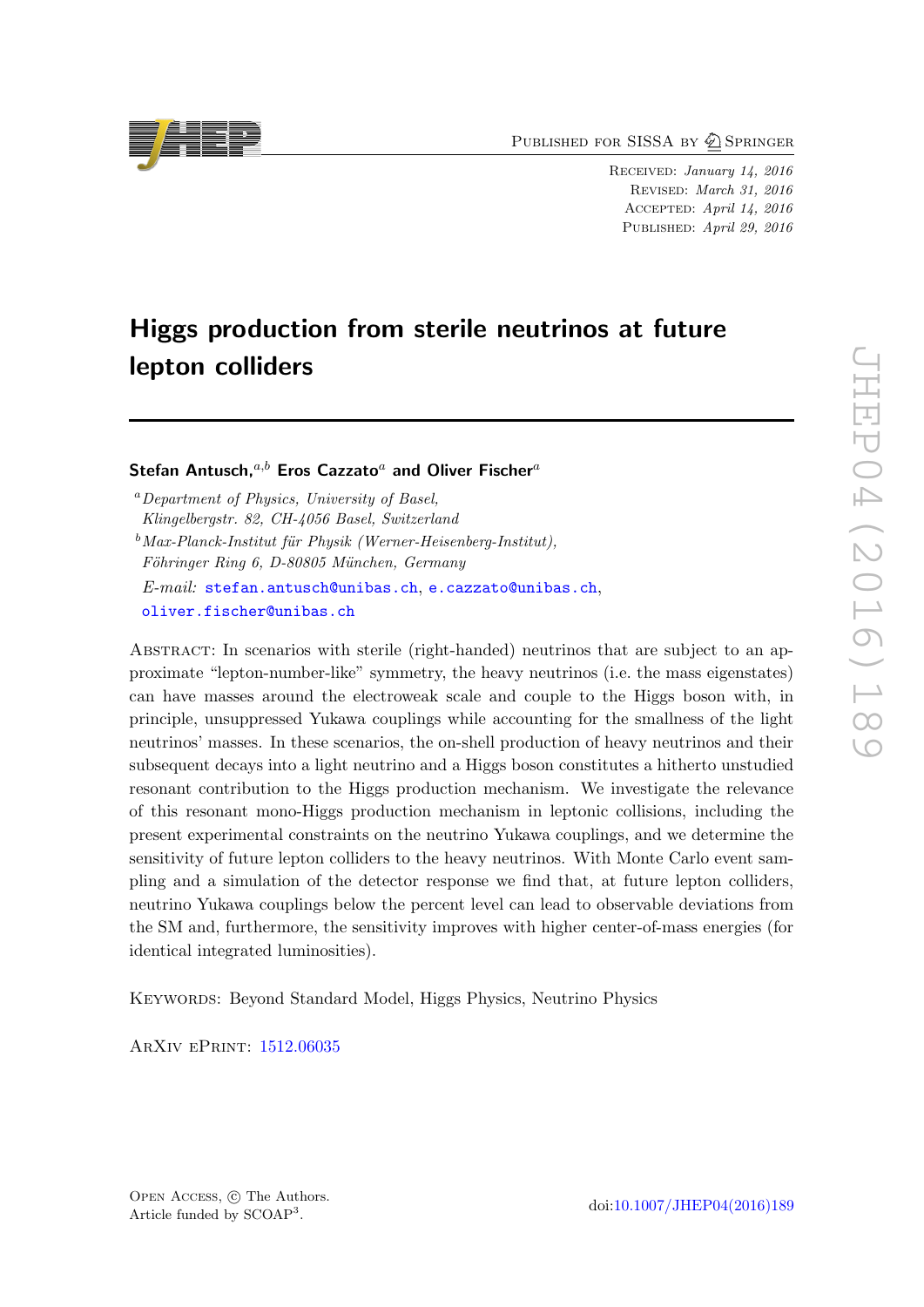# Contents

| $\mathbf 1$             |     | Introduction |                                                                            | $\mathbf{1}$   |
|-------------------------|-----|--------------|----------------------------------------------------------------------------|----------------|
| $\overline{\mathbf{2}}$ |     |              | Sterile neutrinos at the electroweak scale                                 | 3              |
|                         | 2.1 |              | The symmetry protected seesaw scenario                                     | $\overline{4}$ |
|                         | 2.2 |              | Weak interactions of the light and heavy neutrinos                         | $\overline{5}$ |
|                         | 2.3 |              | Input parameters                                                           | 6              |
| $\bf{3}$                |     |              | Mono-Higgs production at future lepton colliders                           | 7              |
|                         | 3.1 |              | Mono-Higgs production in the SM                                            | 8              |
|                         | 3.2 |              | Non-unitarity effects in mono-Higgs production                             | 9              |
|                         | 3.3 |              | Resonant mono-Higgs production from sterile neutrinos decays               | 11             |
| 4                       |     |              | Simulation and analysis                                                    | 12             |
|                         | 4.1 |              | Analysis at the parton level                                               | 13             |
|                         |     | 4.1.1        | Definition: signal, background, and significance                           | 13             |
|                         |     | 4.1.2        | Number of signal events                                                    | 14             |
|                         |     | 4.1.3        | Sensitivity to sterile neutrino parameters                                 | 14             |
|                         | 4.2 |              | Reconstruction with the ILD detector                                       | 16             |
|                         |     | 4.2.1        | Signal and background in the mono-Higgs channel                            | 16             |
|                         |     | 4.2.2        | Kinematic cuts                                                             | 18             |
|                         |     | 4.2.3        | Future lepton collider sensitivity to the active-sterile mixing parameters | <b>18</b>      |
|                         |     | 4.2.4        | Contamination of SM Higgs-boson parameters                                 | 19             |
| 5.                      |     |              | Summary and conclusions                                                    | 20             |
|                         |     |              | A Cross sections and cuts                                                  | 22             |

## <span id="page-1-0"></span>1 Introduction

Neutrino oscillation experiments have provided us with convincing evidence that (at least two of) the neutrinos are massive. More explicitly, for the three (active) neutrinos of the Standard Model (SM), two differences between the squared masses have been observed, i.e.  $m_2^2 - m_1^2 = 7.54_{-0.22}^{+0.26} \times 10^{-5} \text{ eV}^2$  and  $|m_3^2 - m_1^2| = (2.43 \pm 0.06) \times 10^{-3} \text{ eV}^2$  [\[1\]](#page-24-0). The values of the masses themselves cannot be measured via neutrino oscillations, but are bounded to lie below about 0.2 eV from neutrinoless double beta experiments and cosmological constraints, see for instance ref. [\[2\]](#page-24-1) for a recent review. With only the active neutrino degrees of freedom of the SM, contained in the three  $SU(2)_L$ -lepton doublets, it is impossible to add a renormalizable term to the SM which accounts for the observed neutrino masses.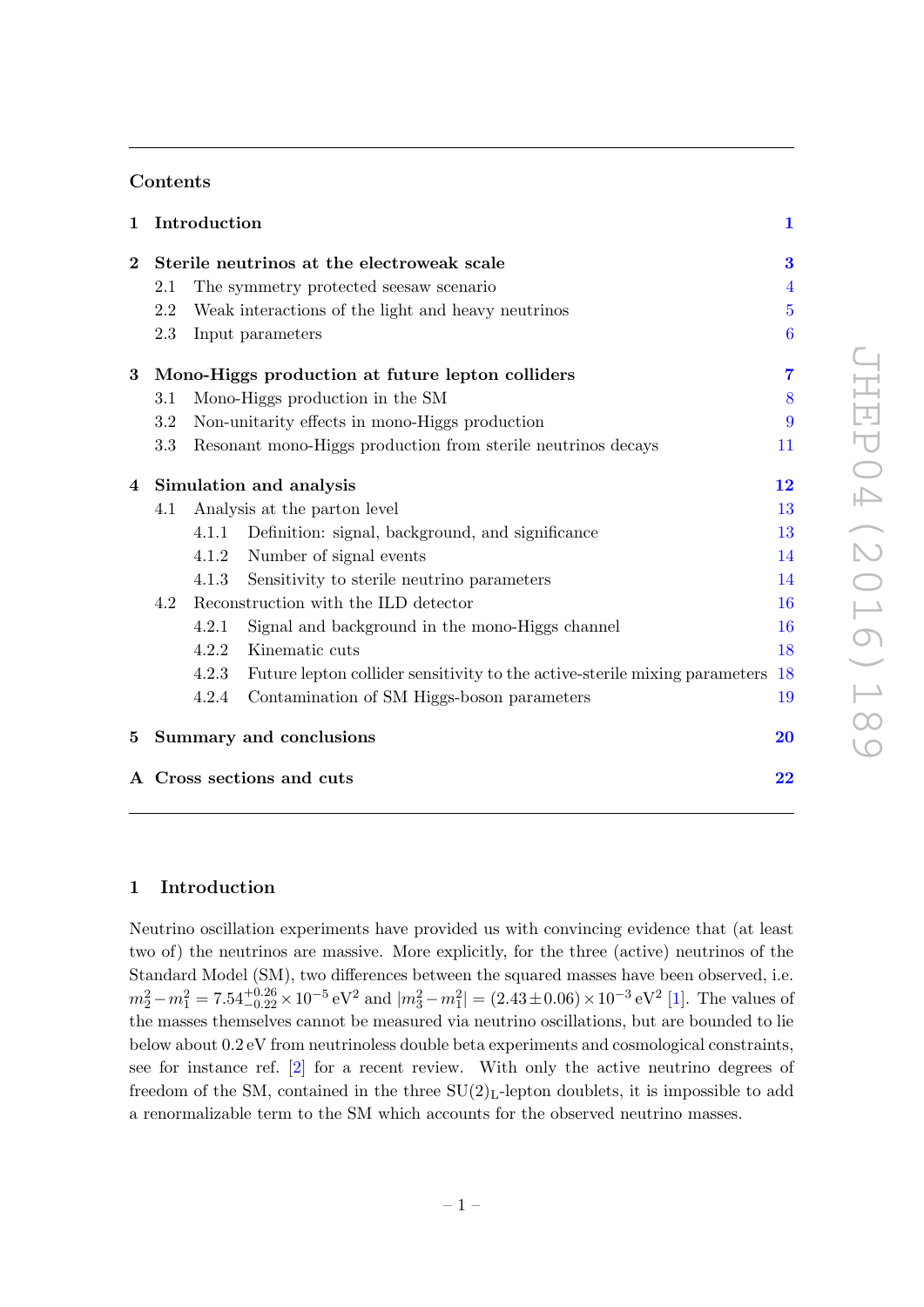However, renormalisable terms for neutrino masses can be introduced when righthanded (i.e. sterile) neutrinos are added to the field content of the SM. These sterile neutrinos are singlets under the gauge symmetries of the SM. They can have a so-called Majorana mass term, that involves exclusively the sterile neutrinos, as well as Yukawa couplings to the three active neutrinos from the  $SU(2)<sub>L</sub>$ -lepton doublets and the Higgs doublet.

In the simplistic case, for only one active and one sterile neutrino, with a large Majorana mass M and a Yukawa coupling y such that  $M \gg y v_{\text{EW}}$ , with  $v_{\text{EW}}$  the vacuum expectation value (vev) of the neutral component of the Higgs  $SU(2)_L$ -doublet, the mass of the light neutrino m is simply given by  $m \approx y^2 v_{\text{EW}}^2/M$ , while the heavy state has a mass  $\sim M$ . The prospects for observing this type of sterile neutrino at collider experiments are not very promising: in order to explain the small mass of the light neutrinos (below, say,  $(0.2 \text{ eV})$ , the mass of the heavy state would need to be of the order of the Grand Unification (GUT) scale for a Yukawa coupling of  $\mathcal{O}(1)$ , or, alternatively, the Yukawa coupling would be tiny, such that the active-sterile mixing would be highly suppressed.

In the more realistic case of three active neutrinos and several<sup>[1](#page-2-0)</sup> sterile neutrinos, however, the simple relation from above no longer holds and the possible values of the Majorana masses of the sterile neutrinos and the Yukawa couplings have to be reconsidered. In particular, if the theory entails for instance a "lepton-number-like" symmetry or a suitable discrete symmetry, sterile neutrinos with masses around the electroweak (EW) scale and unsuppressed (up to  $\mathcal{O}(1)$ ) Yukawa couplings are theoretically allowed and the scenario is stable under radiative corrections. This scenario has the attractive features, that one does not have to introduce physics (much) above the EW scale — which avoids an explicit hierarchy problem — and one also does not have to introduce otherwise unmotivated tiny couplings. Various models of this type are known in the literature (see e.g.  $[3-8]$ ). One example is the so-called "inverse seesaw"  $[3, 4]$  $[3, 4]$ , where the relation between light neutrino masses and sterile neutrinos masses is given by  $m \approx \epsilon y^2 v_{\rm EW}^2/M^2$ , where  $\epsilon$  is a small quantity that parametrizes the breaking of the protective symmetry. With  $\epsilon$  controlling the magnitude of the light neutrino masses, for a given  $M$  the coupling  $y$  can in principle be large.

In this work, we base our studies on a benchmark scenario which captures the essential features of the realistic case, while it remains more general than specific models: the "symmetry protected seesaw scenario" (SPSS), that has also been discussed in ref. [\[9\]](#page-25-1). In this model, one pair of sterile neutrinos with a generic (approximate) protective symmetry is considered, where the two sterile neutrinos have opposite charges. Additional sterile neutrinos may exist, however it is assumed that their effects can be neglected as far as collider phenomenology is concerned. The parameters of the benchmark scenario that are relevant in the following are given by the mass parameter  $M$ , that defines the mass for the two heavy neutrinos due to the protective symmetry, and the moduli of the three Yukawa couplings  $|y_{\nu_e}|$ ,  $|y_{\nu_\mu}|$  and  $|y_{\nu_\tau}|$  (or, equivalently, of the three active-sterile mixing angles,  $|\theta_e|, |\theta_u|, |\theta_\tau|$ . We focus on values of M around the electroweak (EW) scale, which might be relevant for collider experiments. In ref. [\[9\]](#page-25-1) the present constraints on the active-

<span id="page-2-0"></span><sup>1</sup>Since two mass differences in the oscillations of the light neutrinos were observed, at least two sterile neutrinos are required to give mass to at least two of the active neutrinos.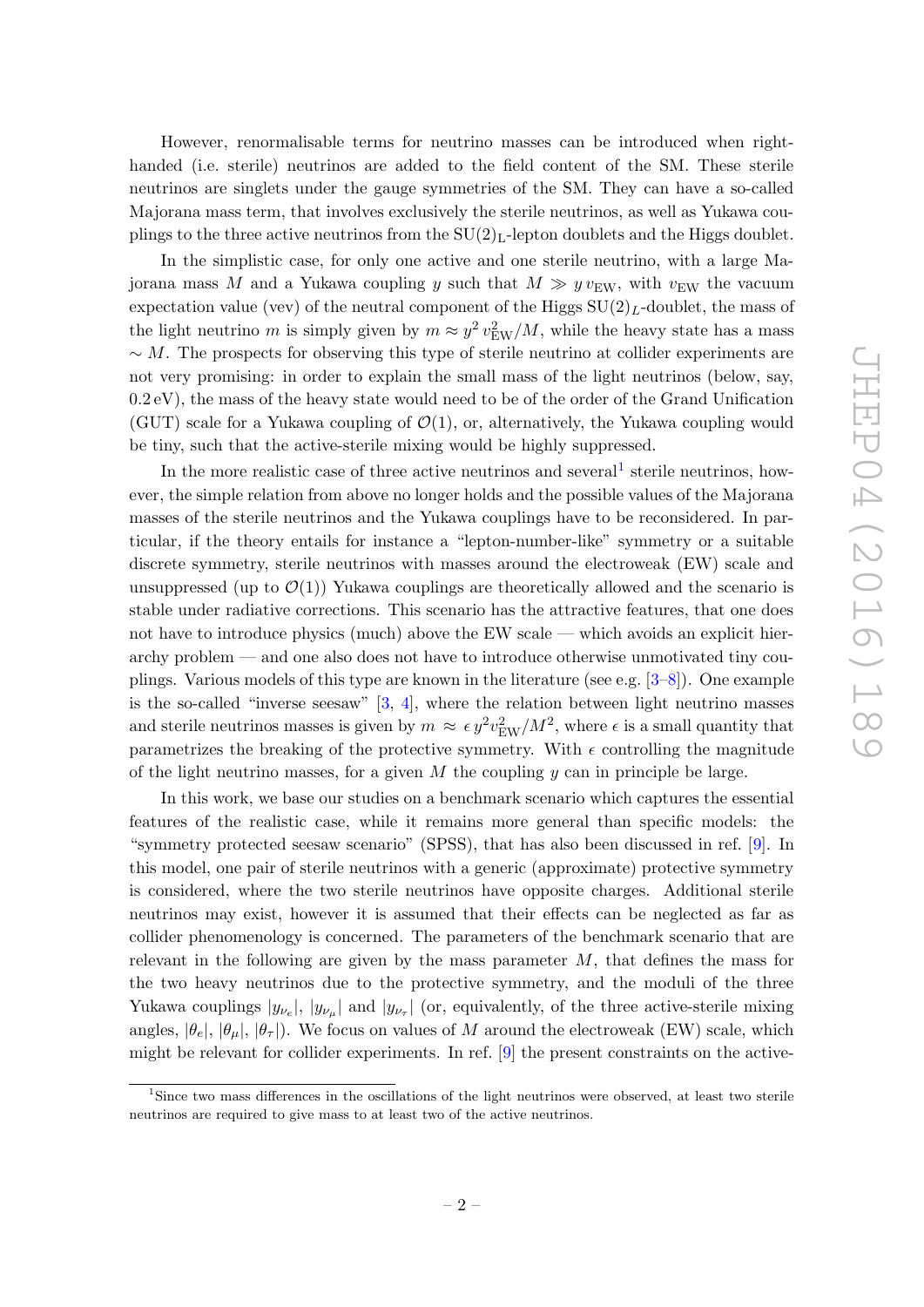sterile mixing for heavy neutrino masses above ∼ 10 GeV have been calculated. Therein a combination of precision experiments was considered, which includes EW precision tests, lepton-flavour-violating decays at low energies<sup>[2](#page-3-1)</sup> (most strongly constrained by the results from the MEG collaboration [\[10\]](#page-25-2)), tests of lepton universality, decays of the Higgs boson and direct searches at the large electron positron collider (LEP) by the collaborations Delphi [\[11\]](#page-25-3), Opal [\[12\]](#page-25-4), Aleph [\[13\]](#page-25-5) and L3 [\[14\]](#page-25-6). Present and future constraints on EW scale sterile neutrinos have also been studied in the references in [\[15](#page-25-7)[–36\]](#page-26-0).

The present experimental bounds on the neutrino Yukawa couplings (and active-sterile mixings) are  $\sim 5 \times 10^{-2}$  for heavy neutrinos in the considered mass range. These bounds allow for effects of the heavy neutrinos, which could be observed at future lepton colliders, such as the Future Circular Collider in the lepton mode (FCC-ee), the Circular Electron Positron Collider (CEPC) or the International Linear Collider (ILC). One of these effects is a production mechanism for the Higgs boson, which has first been considered in ref. [\[9\]](#page-25-1). In this mechanism the Higgs boson originates from the decay of a heavy neutrino, that has been produced on-shell, and is associated with two light neutrinos. This mechanism is referred to as resonant mono-Higgs production.

In this article, we study the mono-Higgs production mechanism in leptonic collisions<sup>[3](#page-3-2)</sup> for the center-of-energies of 240, 350, and 500 GeV. To be explicit, we consider the FCC-ee in the following and we expect the results to be representative for the CEPC and indicative for the ILC. In order to consolidate the previous estimate  $[9]$  for the sensitivity of the mono-Higgs production cross section at 240 GeV and to supplement the sensitivities at 350 and 500 GeV, we employ Monte Carlo event generators and simulate the detector response.

The paper is organized as follows: in section [2](#page-3-0) we introduce the symmetry protected seesaw scenario. Section [3](#page-7-0) contains a detailed description of the individual contributions to the mono-Higgs production mechanism from the SM and the heavy neutrinos. In the first part of section [4](#page-12-0) we estimate the event counts and derive a parton-level sensitivity. In the second part of section [4](#page-12-0) we extract a realistic sensitivity from a Monte Carlo event sample (including the SM background), including the simulation of the detector response. We discuss our results and conclude in section [5.](#page-20-0)

## <span id="page-3-0"></span>2 Sterile neutrinos at the electroweak scale

As mentioned in the introduction, it is possible to have sterile (right-handed) neutrinos with masses around the electroweak (EW) scale and unsuppressed (up to  $\mathcal{O}(1)$ ) Yukawa couplings, when a "lepton-number-like" symmetry is realized in the theory. The relevant features of seesaw models with such a protective symmetry may be represented in a benchmark scenario, which we refer to as the "symmetry protected seesaw scenario" (SPSS) (see also [\[9\]](#page-25-1)) in the following.

<span id="page-3-1"></span><sup>&</sup>lt;sup>2</sup>Note that lepton-flavour-violating decays probe the product of two active-sterile mixing angles,  $|\theta^*_{\alpha}\theta_{\beta}|$ , with  $\alpha \neq \beta$ .

<span id="page-3-2"></span><sup>&</sup>lt;sup>3</sup>At the LHC these effects are suppressed by the larger QCD backgrounds and the reduced production cross section of the heavy neutrinos, see ref. [\[37\]](#page-26-1) for a detailed analysis.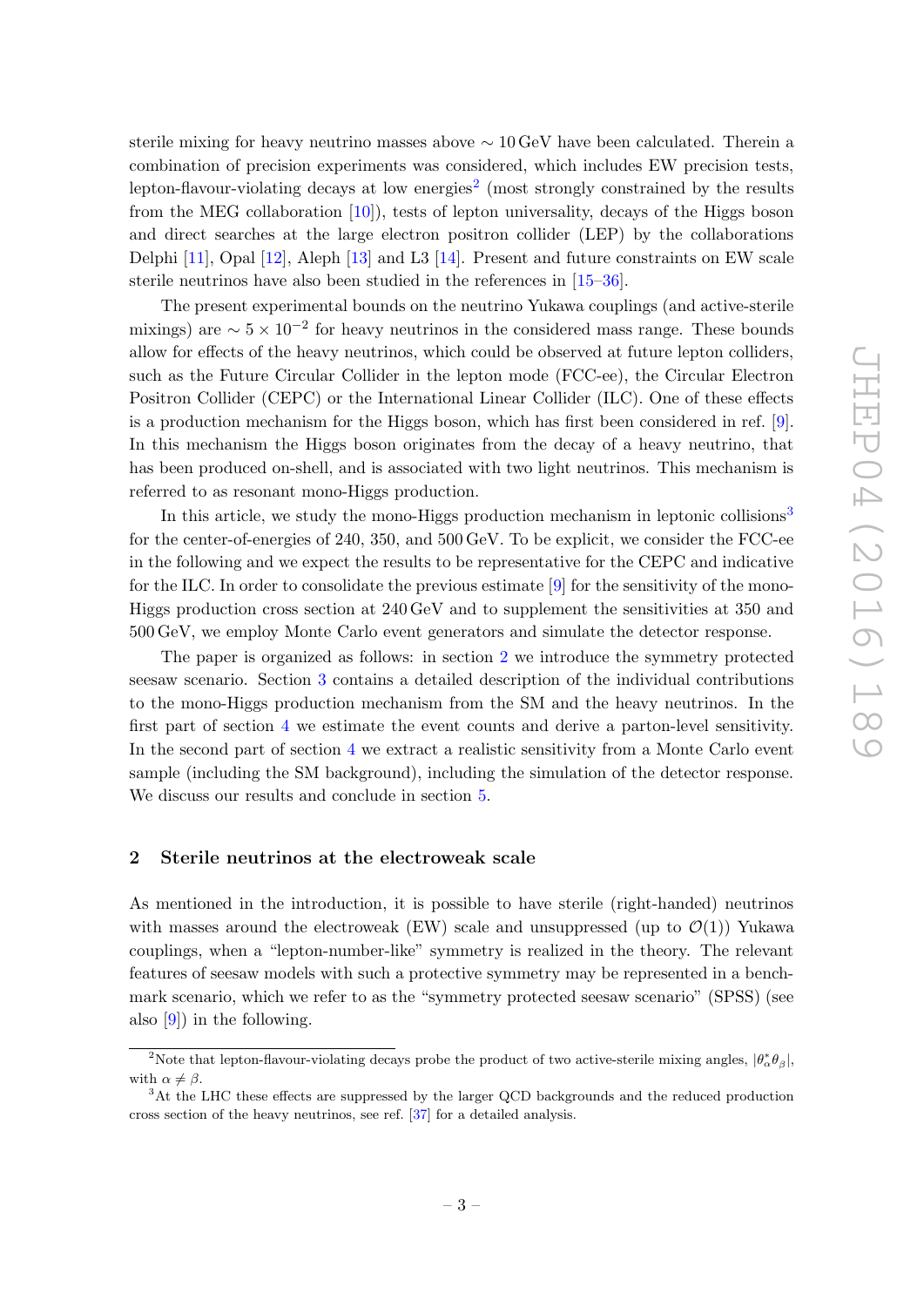## <span id="page-4-0"></span>2.1 The symmetry protected seesaw scenario

In the SPSS, we consider a pair of sterile neutrinos  $N_R^I$   $(I = 1, 2)$  and a suitable "leptonnumber-like" symmetry where  $N_R^1$   $(N_R^2)$  has the same (opposite) charge as the left-handed  $SU(2)_L$  doublets  $L^{\alpha}$ ,  $\alpha = e, \mu, \tau$ . The masses of the light neutrinos and other (suppressed) lepton-number-violating effects arise, when this symmetry gets slightly broken. $4$  For the discussion of (lepton-number-conserving) signatures at lepton colliders, however, the effects from the small breaking of the protective symmetry will be neglected.

The Lagrangian density of a generic seesaw model with two sterile neutrinos in the symmetric limit is given by

$$
\mathcal{L} \supset \mathcal{L}_{\text{SM}} - \overline{N_R^1} M N_R^{2c} - y_{\nu_\alpha} \overline{N_R^1} \widetilde{\phi}^\dagger L^\alpha + \text{H.c.} \,, \tag{2.1}
$$

where we omitted the kinetic terms of the sterile neutrinos,  $\mathscr{L}_{SM}$  contains the usual SM field content and with  $L^{\alpha}$  and  $\phi$  being the lepton and Higgs doublets, respectively. The  $y_{\nu_{\alpha}}$ are the complex-valued neutrino Yukawa couplings and the sterile neutrino mass parameter M can be chosen real without loss of generality.

Note that the benchmark scenario posits exactly two right-handed neutrinos, which we assume to be dominating the collider phenomenology. Furthermore, it captures the general features of symmetry protected seesaw scenarios with more than two right-handed neutrinos, provided that the effects of the additional right-handed neutrinos can be neglected. This can be the case, when the additional sterile neutrino(s) has large masses, or, alternatively, has zero charge under the "lepton-number-like" symmetry. In the limit of exact symmetry, the additional sterile neutrino(s) indeed decouples from the other particles, since no Yukawa couplings to the lepton doublets are allowed and they cannot mix with the other sterile states.

In the SPSS, the mass matrix of the two sterile neutrinos and the neutrino Yukawa matrix take the form

$$
M_N = \frac{1}{2} \begin{pmatrix} 0 & M \\ M & 0 \end{pmatrix} , \quad Y_{\nu} = \begin{pmatrix} y_{\nu_e} & 0 \\ y_{\nu_{\mu}} & 0 \\ y_{\nu_{\tau}} & 0 \end{pmatrix}, \tag{2.2}
$$

where the zeroes correspond to the case of the "lepton-number-like" symmetry being exactly realised and are replaced with small quantities when the symmetry is slightly broken.

After EW symmetry breaking, we can write the  $5 \times 5$  mass matrix of the electrically neutral leptons as:

<span id="page-4-2"></span>
$$
\mathcal{L}_{\text{mass}} = -\frac{1}{2} \begin{pmatrix} \frac{\overline{\nu_{e_L}^c}}{\nu_{\mu_L}^c} \\ \frac{\overline{\nu_{e_L}^c}}{\nu_{\overline{\lambda}^c}} \\ \frac{N_R^1}{N_R^2} \end{pmatrix}^T \begin{pmatrix} 0 & 0 & 0 & m_e & 0 \\ 0 & 0 & 0 & m_\mu & 0 \\ 0 & 0 & 0 & m_\tau & 0 \\ m_e & m_\mu & m_\tau & 0 & M \\ 0 & 0 & 0 & M & 0 \end{pmatrix} \begin{pmatrix} \nu_{e_L} \\ \nu_{\mu_L} \\ \nu_{\tau_L} \\ (N_R^1)^c \\ (N_R^2)^c \end{pmatrix} + \text{H.c.,}
$$
 (2.3)

<span id="page-4-1"></span><sup>4</sup>We remark that especially at the LHC, lepton-number-violating signatures can provide interesting search channels with low SM background, see e.g. refs. [\[38](#page-26-2)[–45\]](#page-27-0).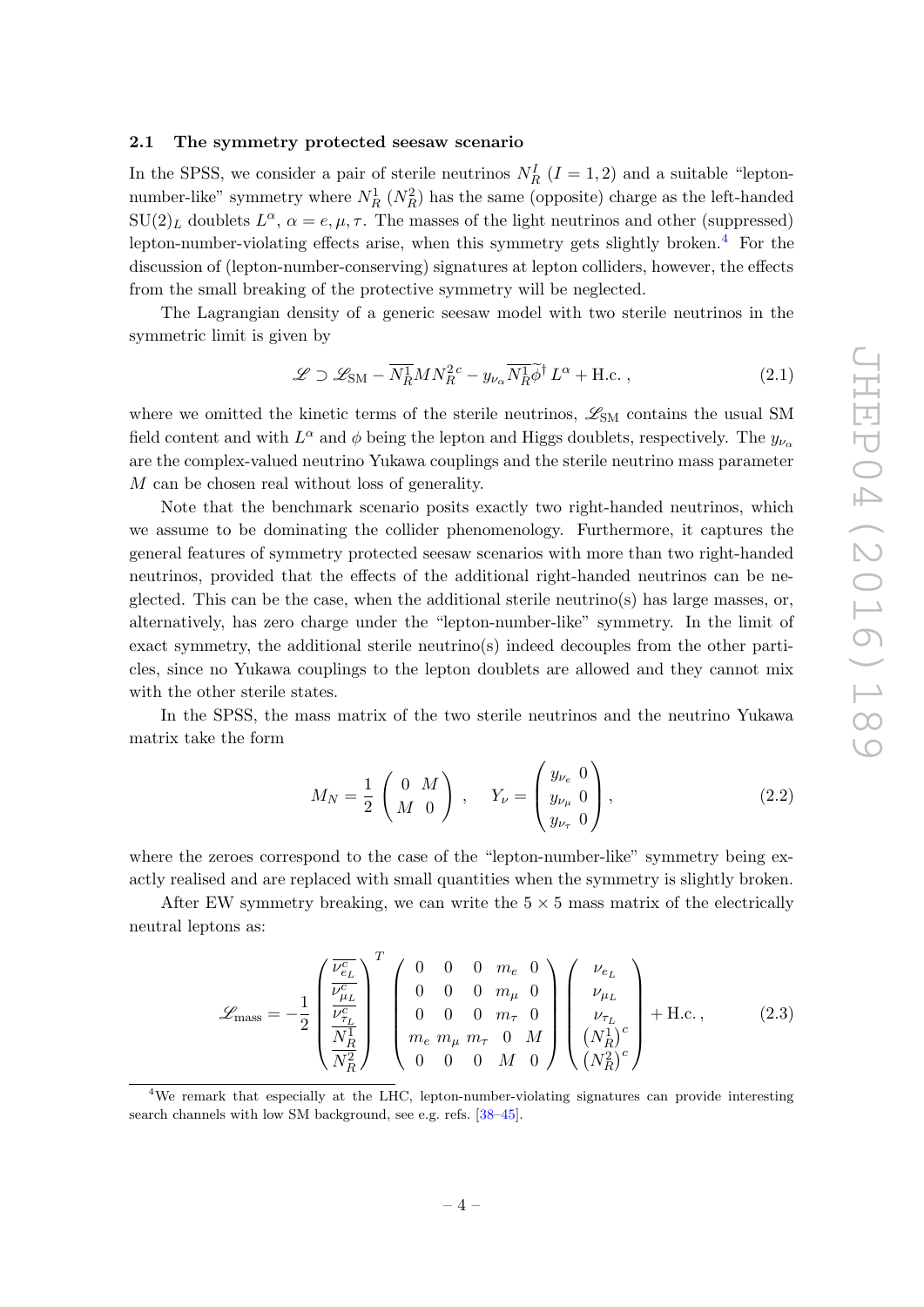with the Dirac masses  $m_{\alpha} = y_{\nu_{\alpha}} v_{\text{EW}}/\sqrt{2}$ , and with  $v_{\text{EW}} = 246.22 \,\text{GeV}$ . The diagonalisation of the mass matrix in eq.  $(2.3)$ , referred to as M in the following, with a unitary matrix  $U$ , results in

<span id="page-5-1"></span>
$$
U^T \mathcal{M} U = \text{Diag}(0, 0, 0, M, M) , \qquad (2.4)
$$

where  $U$  is identified with the leptonic mixing matrix. In the symmetric limit, the three light neutrinos are massless and the two heavy neutrinos have degenerate mass eigenvalues. Note that correction of  $\mathcal{O}(\theta^2)$  to the masses of the heavy neutrinos are neglected. Conversely, when the protective symmetry gets slightly broken, non-zero masses for two of the light neutrinos arise, and e.g. a third sterile neutrino could be added in order to explain a non-zero mass for the third light neutrino. The mixing of the active and sterile neutrinos can be quantified by the mixing angles, defined as

$$
\theta_{\alpha} = \frac{y_{\nu_{\alpha}}^*}{\sqrt{2}} \frac{v_{\rm EW}}{M} \,. \tag{2.5}
$$

With the leptonic mixing angles we can express the leptonic mixing matrix  $U$  in eq.  $(2.4)$ , in the limit of exact symmetry, as:

<span id="page-5-5"></span>
$$
U = \begin{pmatrix} \mathcal{N}_{e1} & \mathcal{N}_{e2} & \mathcal{N}_{e3} & -\frac{i}{\sqrt{2}} \theta_e & \frac{1}{\sqrt{2}} \theta_e \\ \mathcal{N}_{\mu 1} & \mathcal{N}_{\mu 2} & \mathcal{N}_{\mu 3} & -\frac{i}{\sqrt{2}} \theta_\mu & \frac{1}{\sqrt{2}} \theta_\mu \\ \mathcal{N}_{\tau 1} & \mathcal{N}_{\tau 2} & \mathcal{N}_{\tau 3} & -\frac{i}{\sqrt{2}} \theta_\tau & \frac{1}{\sqrt{2}} \theta_\tau \\ 0 & 0 & 0 & \frac{i}{\sqrt{2}} & \frac{1}{\sqrt{2}} \\ -\theta_e^* & -\theta_\mu^* & -\theta_\tau^* & \frac{-i}{\sqrt{2}} (1 - \frac{1}{2} \theta^2) & \frac{1}{\sqrt{2}} (1 - \frac{1}{2} \theta^2) \end{pmatrix} .
$$
 (2.6)

We remark that the leptonic mixing matrix, as shown above, is unitary up to second order in  $\theta_{\alpha}$ . The elements of the non-unitary  $3 \times 3$  submatrix N, which is the effective mixing matrix of the three active neutrinos, i.e. the Pontecorvo-Maki-Nakagawa-Sakata (PMNS) matrix, are given as

<span id="page-5-3"></span>
$$
\mathcal{N}_{\alpha i} = \left(\delta_{\alpha\beta} - \frac{1}{2}\theta_{\alpha}\theta_{\beta}^{*}\right) (U_{\ell})_{\beta i},\qquad(2.7)
$$

with  $U_{\ell}$  being a unitary  $3 \times 3$  matrix. Thus, in the limit of exact symmetry, the SPSS introduces seven additional parameters to the theory, the moduli of the neutrino Yukawa couplings  $(|y_{\nu_e}|, |y_{\nu_\tau}|, |y_{\nu_\tau}|)$ , their respective phase, and the sterile neutrino mass M, which can be studied in the context of collider phenomenology.

#### <span id="page-5-0"></span>2.2 Weak interactions of the light and heavy neutrinos

Due to the mixing between the active and sterile neutrinos, the light and heavy neutrino mass eigenstates interact with the weak gauge bosons. The gauge interactions can be expressed by the currents of the neutral fermions in the mass basis, that are given by

<span id="page-5-4"></span><span id="page-5-2"></span>
$$
j^{\pm}_{\mu} = \sum_{i=1}^{5} \sum_{\alpha=e,\mu,\tau} \frac{g}{\sqrt{2}} \bar{\ell}_{\alpha} \gamma_{\mu} P_L U_{\alpha i} \tilde{n}_i + \text{H.c.}, \qquad (2.8a)
$$

$$
j^0_\mu = \sum_{i,j=1}^5 \sum_{\alpha=e,\mu,\tau} \frac{g}{2 c_W} \overline{\tilde{n}_j} U_{j\alpha}^\dagger \gamma_\mu P_L U_{\alpha i} \tilde{n}_i , \qquad (2.8b)
$$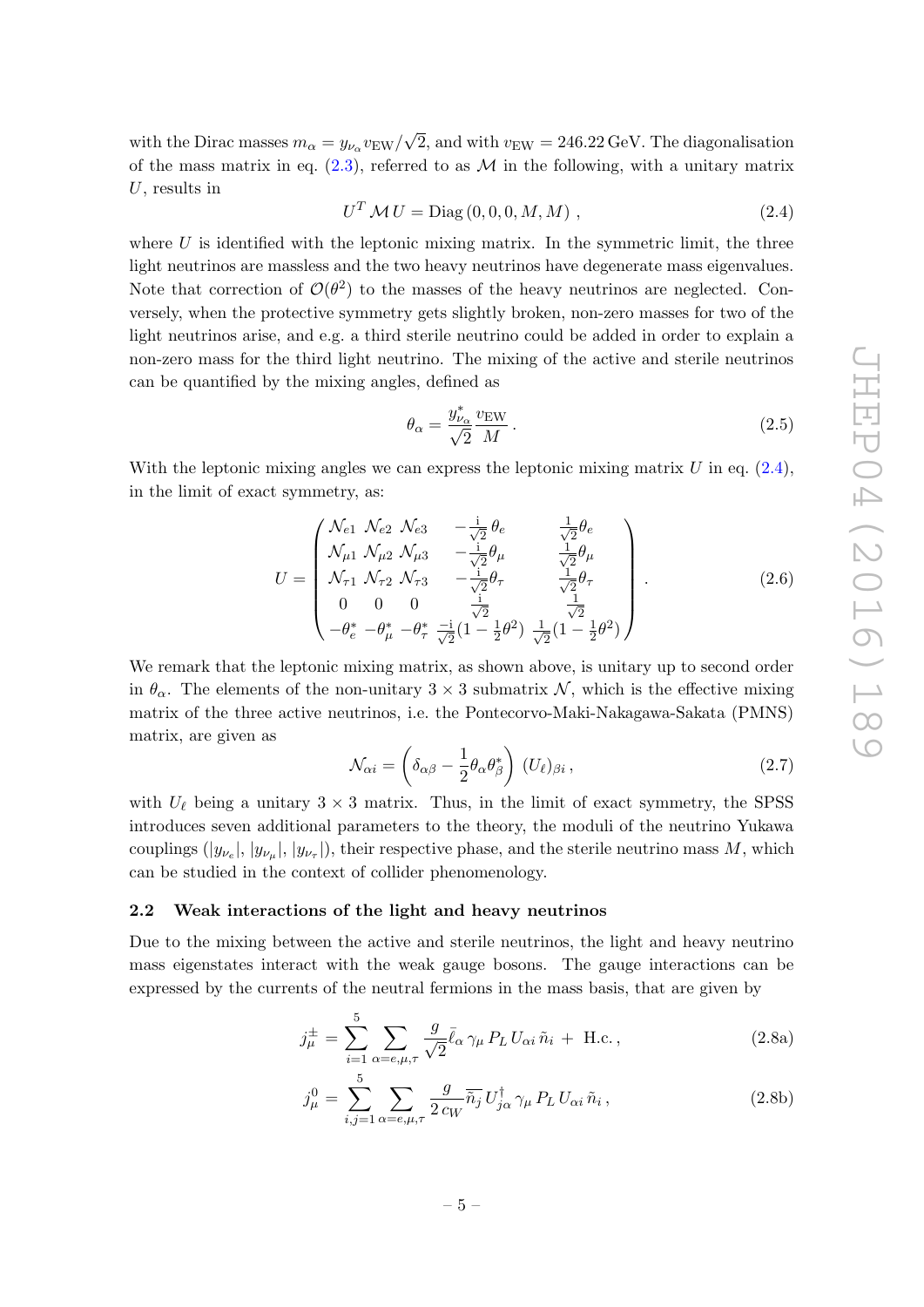where g is the weak coupling constant,  $c_W$  is the cosine of the Weinberg angle and  $P_L$  = 1  $\frac{1}{2}(1-\gamma^5)$  is the left-chiral projection operator, and where the mass eigenstates  $\tilde{n}_j$  of the active and sterile neutrinos are defined as

$$
\tilde{n}_j = (\nu_1, \nu_2, \nu_3, N_4, N_5)^T_j = U^{\dagger}_{j\alpha} n_{\alpha}, \qquad n = (\nu_{e_L}, \nu_{\mu_L}, \nu_{\tau_L}, (N_R^1)^c, (N_R^2)^c)^T. \tag{2.9}
$$

Moreover, the neutrino mass eigenstates interact with the Higgs boson. The Yukawa terms in the mass basis, expanded up to  $\mathcal{O}(\theta^2)$ , can be expressed as

$$
\mathcal{L}_{\text{Yukawa}} = \frac{\sqrt{2} M}{v_{\text{EW}}} \left[ \sum_{i=1}^{3} \left( \vartheta_{i4}^* \overline{N_4^c} + \vartheta_{i5}^* \overline{N_5^c} \right) \phi^0 \nu_i + \sum_{j=4,5} \vartheta_{jj}^* \overline{N_j^c} \phi^0 N_j \right] + \text{ H.c.} \,, \tag{2.10}
$$

with

<span id="page-6-1"></span>
$$
\vartheta_{ij} = \sum_{\alpha = e, \mu, \tau} U_{i\alpha}^{\dagger} U_{\alpha j} \,. \tag{2.11}
$$

The partial decay widths of a sterile neutrino into weak gauge bosons and the Higgs boson, if kinematically allowed, are

$$
\Gamma(N_j \to W^{\pm} \ell_{\alpha}^{\mp}) = \frac{|\theta_{\alpha}|^2 G_F M^3}{2} \Pi_{(1+1)}(\mu_W), \qquad (2.12a)
$$

$$
\Gamma(N_j \to Z \nu_i) = |\vartheta_{ij}|^2 \frac{G_F M^3}{4\sqrt{2\pi}} \Pi_{(1+1)}(\mu_Z), \qquad (2.12b)
$$

$$
\Gamma(N_j \to h \nu_i) = |\vartheta_{ij}|^2 \frac{M^3}{8 \pi v_{\rm EW}^2} \left(1 - \mu_h^2\right)^2 , \qquad (2.12c)
$$

where we introduced  $\mu_X = m_X/M$ ,  $G_F$  as the Fermi constant, and the kinematic factor

$$
\Pi_{(1+1)}(\mu_X) = \frac{1}{2} \left( 1 - \mu_X^2 \right)^2 \left( 2 + \mu_X^2 \right) . \tag{2.13}
$$

For  $M \gg m_h = 125 \,\text{GeV}$ , the above partial decay widths result in branching ratios of the heavy neutrinos via  $W: Z: H$  like 2:1:1.

#### <span id="page-6-0"></span>2.3 Input parameters

For the determination of the theory parameters, we use the set of input parameters with the highest experimental precision, i.e. the mass of the Z boson, the fine structure constant (at the Z pole) and the Fermi constant [\[1\]](#page-24-0). We note that the Fermi constant is inferred from the decays of the muon and interpreted in the context of the SM, such that we denote it by  $G_F^{\text{SM}}$  in the following.

| Input parameter $\mid m_Z$ [GeV] $\mid \alpha(m_Z)^{-1}$ |  | $G_F^{\text{SM}}$ [GeV <sup>-2</sup> ]                             |
|----------------------------------------------------------|--|--------------------------------------------------------------------|
| Value                                                    |  | 91.1875(21)   127.944(14)   1.1663787(6) $\times$ 10 <sup>-5</sup> |

In order to obtain the Fermi constant in the context of the SPSS, it can be related to  $G_F^{\text{SM}}$  by comparing the respective theory predictions for the muon decay cross sections.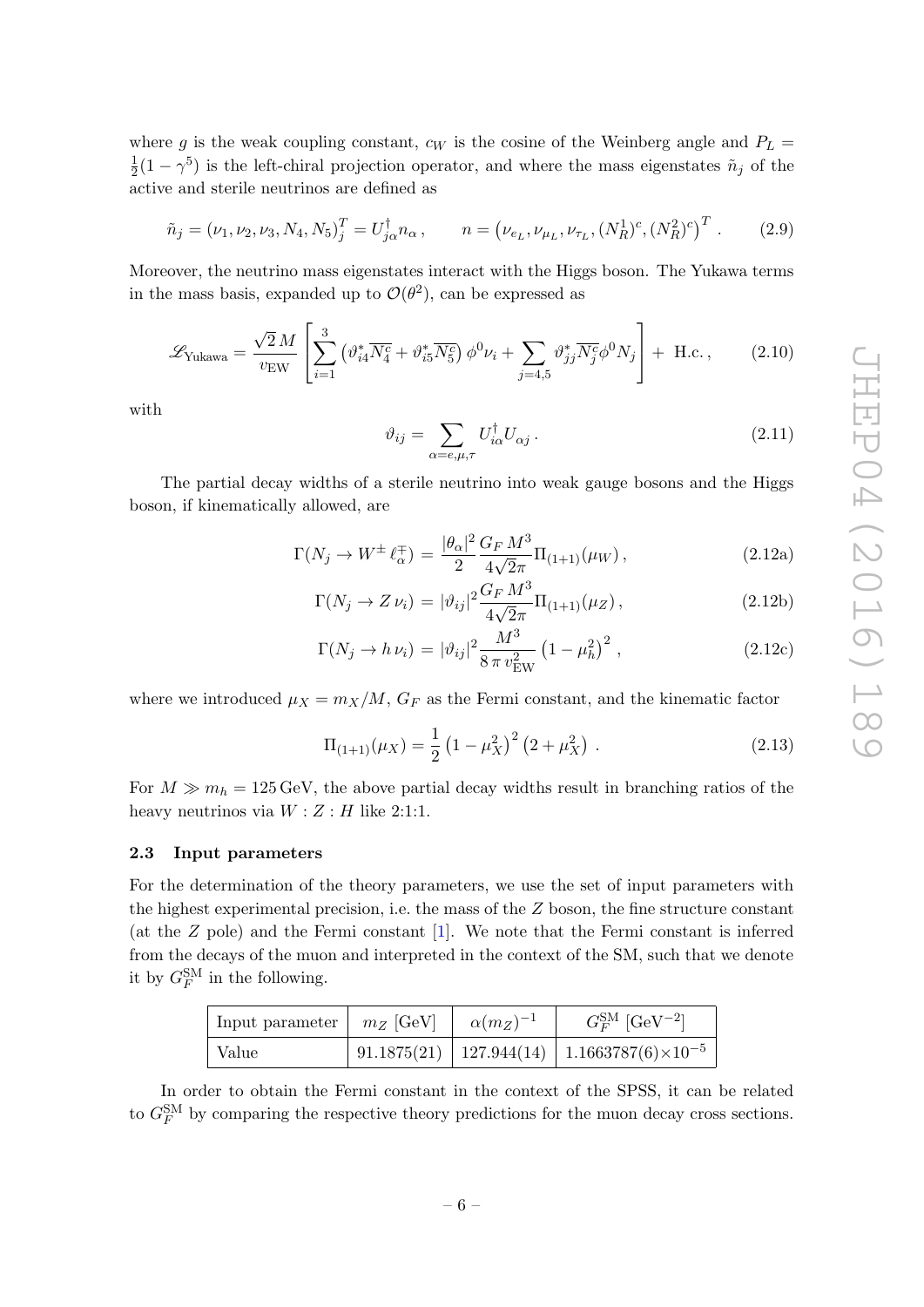With the definition of the charged current interactions, according to eq.  $(2.8a)$ , the cross section in the SPSS, for heavy neutrino masses  $M \gg m_{\mu}$ , is given by

<span id="page-7-1"></span>
$$
\sigma^{\rm SPSS}(\mu^- \to e^- \nu \bar{\nu}) = (\mathcal{N}\mathcal{N}^\dagger)_{ee} (\mathcal{N}\mathcal{N}^\dagger)_{\mu\mu} \times \sigma^{\rm SM}(\mu^- \to e^- \nu \bar{\nu}), \tag{2.14}
$$

where the summation over all possible final states is implied. Due to the non-unitarity of the PMNS matrix from eq.  $(2.7)$ , the first factor on the right-hand side of the above equation is not equal to one, such that the cross sections for muon decay are different in both theories. The relation in eq.  $(2.14)$  between the cross sections fixes the relation of the Fermi constant in the context of the SPSS and the SM to (see e.g. [\[9,](#page-25-1) [46,](#page-27-1) [47\]](#page-27-2))

<span id="page-7-2"></span>
$$
\left(G_F^{\rm SM}\right)^2 = G_F^2 (1 - |\theta_e|^2)(1 - |\theta_\mu|^2) \,. \tag{2.15}
$$

This leads to a modification of the theory prediction for a number of other SM parameters, which will in the remainder of this paper be referred to as "non-unitarity effects". In particular, the theory prediction for the weak mixing angle  $\theta_W$  (or, more commonly used,  $\sin \theta_W$ ) at tree level (or in the on-shell scheme at any loop order) can be expressed as

$$
s_W^2 = \frac{1}{2} \left[ 1 - \sqrt{1 - \frac{2\sqrt{2\alpha\pi}}{G_F^{\text{SM}} m_Z^2} \sqrt{(1 - |\theta_e|^2)(1 - |\theta_\mu|^2)}} \right].
$$
 (2.16)

From the relation  $m_Z^2 c_W^2 = m_W^2$ , we obtain the modified prediction for the W boson mass. Furthermore, the vev of the Higgs boson in the SPSS is given by

$$
v_{\rm EW} = \frac{1}{\sqrt{\sqrt{2}G_F}} = 246.22 \left[ 1 - 0.25 \left( |\theta_e|^2 + |\theta_\mu|^2 \right) \right] \,. \tag{2.17}
$$

A more detailed discussion and up-to-date constraints on the model parameters can be found in [\[9\]](#page-25-1).

### <span id="page-7-0"></span>3 Mono-Higgs production at future lepton colliders

We refer to an event as mono Higgs, when it contains exclusively (the decay products of) a Higgs boson and a significant amount of missing energy. In the SPSS the missing energy is due to the light neutrinos escaping detection. We note that the heavy neutrinos decay inside the detector volume for the considered active-sterile mixings and masses. In this section we study the effects of sterile neutrinos on the cross section for mono-Higgs production in the context of future lepton colliders, i.e. the process

$$
e^+e^- \to h\bar{\nu}\nu\,. \tag{3.1}
$$

Generally, in the SPSS we can split the total cross section for this process into the following three contributions

$$
\sigma_{h\nu\nu} = \sigma_{h\nu\nu}^{\text{SM}} + \sigma_{h\nu\nu}^{\text{Non-U}} + \sigma_{h\nu\nu}^{\text{Direct}}.
$$
\n(3.2)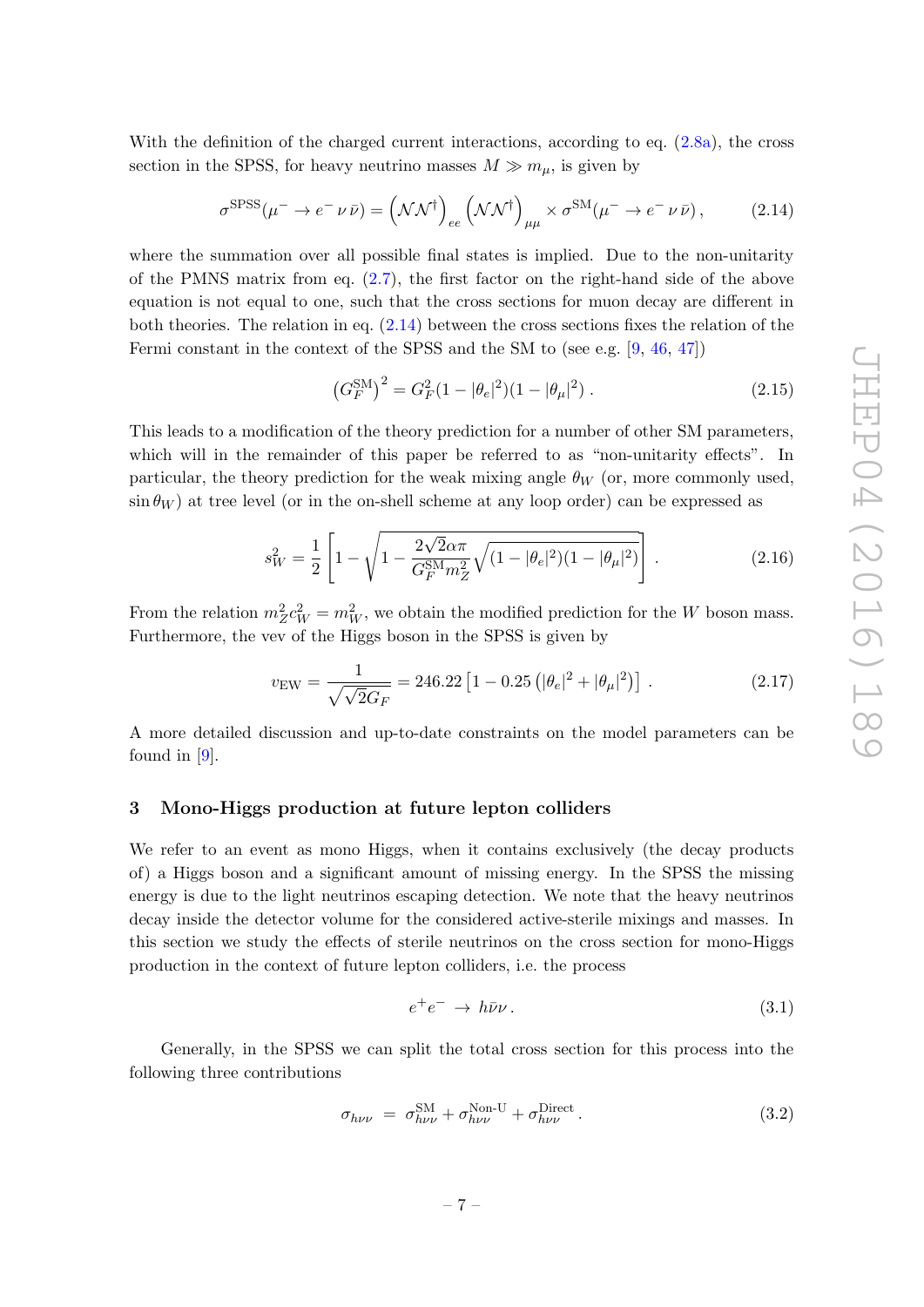| $\sqrt{s}$      | $240\,\text{GeV}$     | $350 \,\mathrm{GeV}$                         | $500\,\mathrm{GeV}$    |
|-----------------|-----------------------|----------------------------------------------|------------------------|
| Experiments     |                       | FCC-ee, CEPC FCC-ee (CEPC, ILC) FCC-ee (ILC) |                        |
| Luminosity/year | $3.5 \text{ ab}^{-1}$ | $1.0 \text{ ab}^{-1}$                        | $0.3$ ab <sup>-1</sup> |
| years           |                       | 3.5                                          |                        |

<span id="page-8-1"></span>Table 1. Different center-of-mass energies, with currently discussed target integrated luminosity for the FCC-ee [\[48,](#page-27-3) [50\]](#page-27-4), that are also representative to some extent for the CEPC [\[49\]](#page-27-5). The ILC is included in parentheses, because it is foreseen to operate with polarised beams, which is not considered in the following.

The first contribution is the expression for mono-Higgs production in the SM, with the two main mechanisms for Higgs production given by Higgs strahlung and  $WW$  fusion. The second contribution contains exclusively the non-unitarity effects which modify the low-energy input parameters as well mixing of the active neutrinos. The third contribution includes the direct production of Higgs bosons from the decays of heavy neutrinos. The remainder of this section is dedicated to the study of these contributions, up to second order in the active-sterile mixing angles in the context of the considered future lepton collider options.

We focus on the center-of-mass energies  $\sqrt{s} = 240,350 \,\text{GeV}$ , that are being discussed for the FCC-ee [\[48\]](#page-27-3) (and the CEPC [\[49\]](#page-27-5)) to study the properties of the Higgs boson and top quark, respectively. We will also include  $\sqrt{s} = 500 \,\text{GeV}$ , which can be reached according to present discussion by the FCC-ee working group, see e.g. ref. [\[50\]](#page-27-4). We remark, that the considered center-of-mass energies together with integrated luminosities of order  $ab^{-1}$ can also be achieved by the ILC [\[51\]](#page-27-6). However, since the linear colliders are considering polarised beams, we limit the discussion in the following to the circular machines. The relevant machine performance parameters are listed in table [1.](#page-8-1)

#### <span id="page-8-0"></span>3.1 Mono-Higgs production in the SM

At  $e^+e^-$  colliders, the most important SM-Higgs-production mechanisms are Higgs strahlung,  $e^+e^- \to Z^* \to Zh$  and  $WW$  fusion,  $e^+e^- \to h\bar{\nu}_e\nu_e$ , respectively. The fraction of the Z decays into neutrinos constitutes the Higgs strahlung contribution to the mono-Higgs signature. Notice that in  $WW$  fusion only electron neutrinos are produced, (since there is no flavour mixing in the SM,) contrary to Higgs strahlung, where all neutrino flavours are produced equally. The Feynman diagrams for the two mono-Higgs-production mechanisms are shown in figure [1,](#page-9-1) where we omit the display of explicit indices of the final state neutrinos.

The contribution to the cross section for mono-Higgs production from Higgs strahlung can be expressed in the narrow width approximation as

$$
\sigma_{h\nu\nu}^{HZ} := \sigma^{\text{SM}}(e^+e^- \to hZ) \times \text{Br}(Z \to \nu\bar{\nu}), \qquad (3.3)
$$

where the branching ratio  $Br(Z \to \nu\bar{\nu})$  is set to 20.0% and we implicitly summed over all combinations of final states. The SM Higgs strahlung cross section is given by [\[52\]](#page-27-7)

<span id="page-8-2"></span>
$$
\sigma^{\rm SM}(e^+e^- \to hZ) = \frac{G_f^2 m_Z^4}{24\pi} \left(v_e^2 + a_e^2\right) \lambda^{\frac{1}{2}} \frac{\lambda s + 12m_Z^2}{\left(s - m_Z^2\right)^2},\tag{3.4}
$$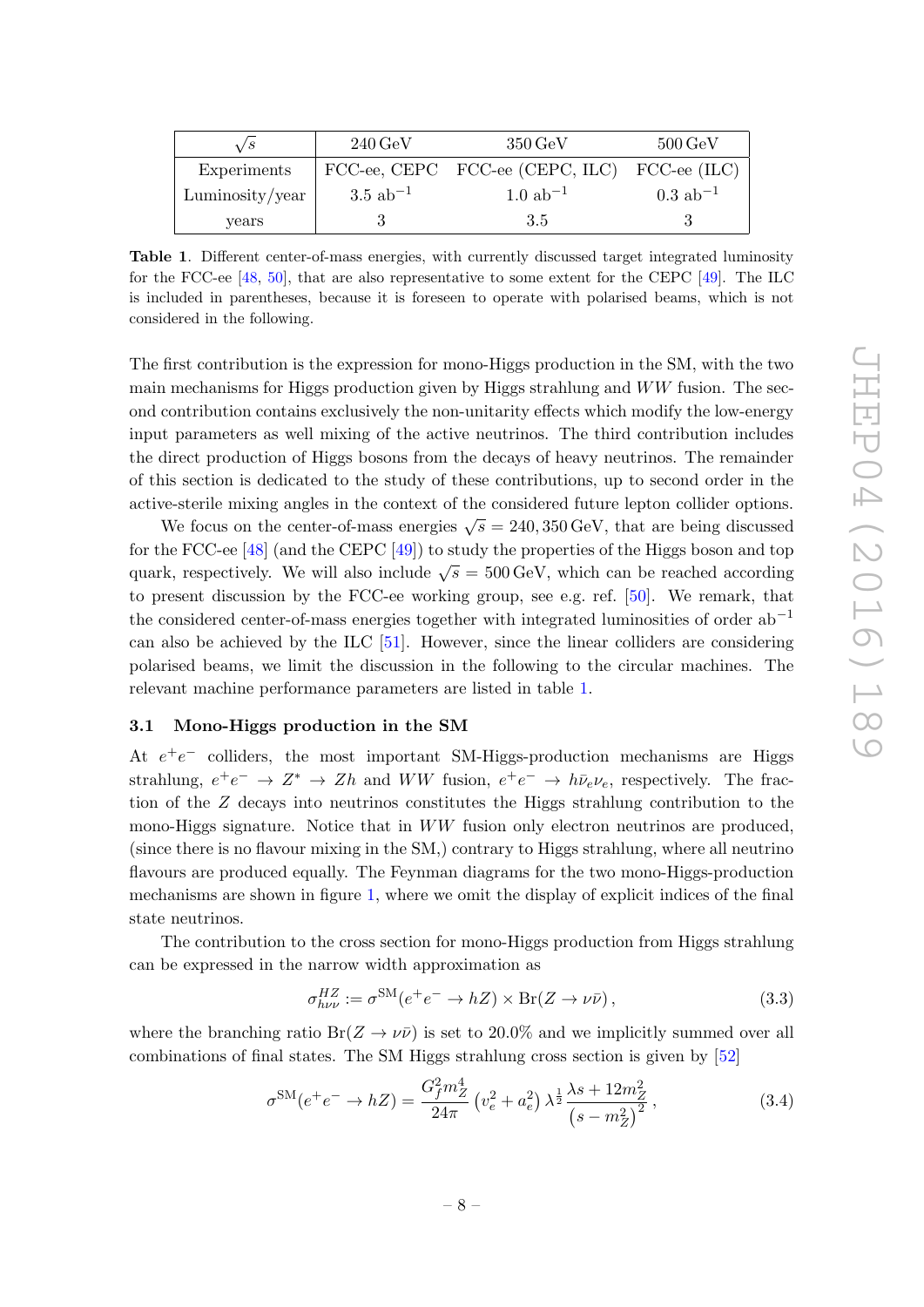

<span id="page-9-1"></span>Figure 1. The main mechanisms for Higgs boson production plus missing energy in the SM. The Higgs boson is produced by Higgs strahlung or WW fusion.

with the center-of-mass energy  $\sqrt{s}$ , the axial- and vector-coupling of the electron-current to the Z boson  $a_e = -1/2$  and  $v_e = -1/2 + 2s_W^2$ , and the phase-space factor

$$
\lambda = \left(1 - \frac{(m_h + m_Z)^2}{s}\right) \left(1 - \frac{(m_h - m_Z)^2}{s}\right). \tag{3.5}
$$

The contribution to the cross section for mono-Higgs production from  $WW$  fusion is [\[52\]](#page-27-7)

<span id="page-9-2"></span>
$$
\sigma_{h\nu\nu}^{WW} := \frac{G_f^3 m_W^4}{4\sqrt{2}\pi^3} \Pi_{h\nu\nu} , \qquad (3.6)
$$

with the phase space factor

$$
\Pi_{h\nu\nu} = \int_{x_h}^1 dx \int_{x}^1 \frac{dy F(x, y)}{(1 + (y - x)/x_W)^2},
$$
\n(3.7a)

$$
F(x,y) = \left(\frac{2x}{y^3} - \frac{1+3x}{y^2} + \frac{2+x}{y} - 1\right) \left(\frac{z}{1+z} - \log[1+z]\right) + \frac{x}{y^3} \frac{z^2(1-y)}{1+z}, \quad (3.7b)
$$

where  $x_h = m_h^2/s$ ,  $x_W = m_W^2/s$  and  $z = y(x - x_h)/(x \, x_W)$ .

The mono-Higgs-production cross section  $\sigma_{h\nu\nu}^{SM}$  is given by the sum of  $\sigma_{h\nu\nu}^{WW}$ ,  $\sigma_{h\nu\nu}^{HZ}$  and a contributing interference term. We show in figure [2](#page-10-0) the individual contributions to the mono-Higgs-production cross section, their naive sum, and the total cross section. For the sake of simplicity, we neglect the interference term in the following discussion. This is a good approximation since at 240 and 350 GeV it contributes less than 5% to the total cross section, which we have checked numerically with WHIZARD, and with the formulae from ref. [\[52\]](#page-27-7). We emphasize, however, that in our analysis we use the full expression for  $\sigma_{h\nu\nu}^{SM}$ . As we can see from figure [2,](#page-10-0) the cross section for mono-Higgs production at  $\sqrt{s} = 240 \,\text{GeV}$ is dominated by the contribution from Higgs strahlung, contrary to  $\sqrt{s} = 500 \,\text{GeV}$ , where the contribution from WW fusion has taken over.

## <span id="page-9-0"></span>3.2 Non-unitarity effects in mono-Higgs production

In this section, we discuss how the effects from the modified properties of the light (mostly active) neutrinos lead to a deviation of the mono-Higgs-production cross section from the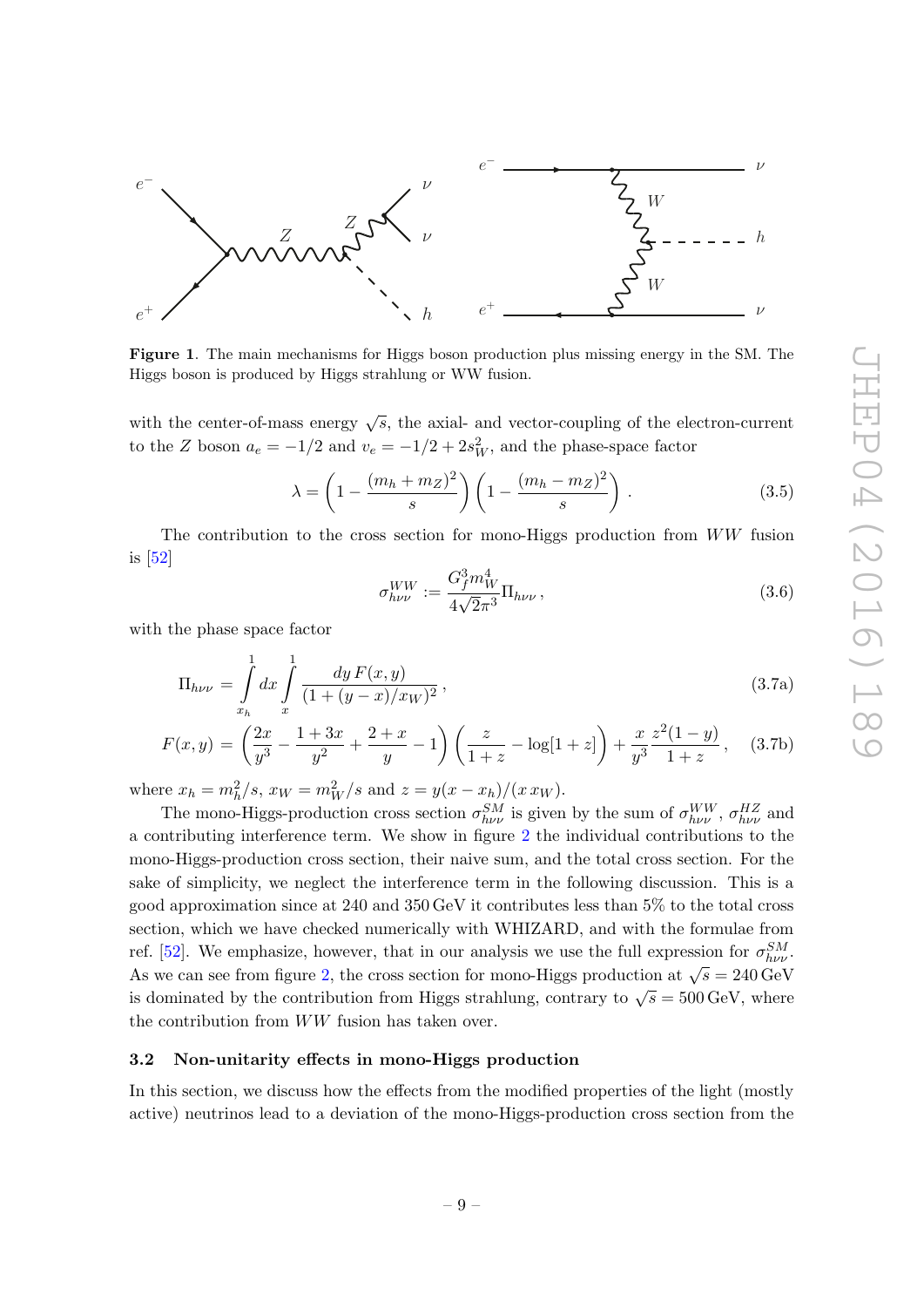

<span id="page-10-0"></span>Figure 2. The total mono-Higgs-production cross section and the individual contributions from Higgs strahlung  $(\sigma_{h\nu\nu}^{HZ})$  and from WW fusion  $(\sigma_{h\nu\nu}^{WW})$ , respectively. The dashed blue line denotes the naive sum of  $\sigma_{h\nu\nu}^{HZ}$  and  $\sigma_{h\nu\nu}^{WW}$ , with the small interference term neglected, see text for details.

SM prediction. This modification manifests itself in the non-unitarity of the effective PMNS matrix  $\mathcal N$  which we refer to as the non-unitarity effects. Note that these effects do not include exchange, nor production and decay, of the heavy neutrinos.

One part of the non-unitarity effects stem from the modification of the input parameters, as described in section [2.3.](#page-6-0) In particular, the dependence of the Fermi constant on the active-sterile mixing parameters, cf. eq. [\(2.15\)](#page-7-2), introduces a global change in the definitions for  $\sigma_{h\nu\nu}^{HZ}$  and  $\sigma_{h\nu\nu}^{WW}$ , see eqs. [\(3.4\)](#page-8-2) and [\(3.6\)](#page-9-2). Also the electroweak parameters  $\sin\theta_W$  and  $m_W$  add to the effect.

The other part of the non-unitarity effects comes from the modification of the vertices according to eq. [\(2.8\)](#page-5-4), where the non-unitary PMNS matrix enters. The partial mono-Higgs-production cross section  $\sigma_{h\nu\nu}^{HZ}$  is therefore proportional to  $|\sum_{i,j=1,2,3} (\mathcal{N}^{\dagger} \mathcal{N})_{ij}|^2$ , whereas  $\sigma_{h\nu\nu}^{WW}$  is proportional to  $|\sum_{i,j=1,2,3}(\mathcal{N}_{je}^{\dagger}\mathcal{N}_{ei})|^2$ , where the flavour index "e" is fixed by the incident lepton beams. Notice that it is possible to have two different light neutrinos in the final state, i.e.  $i \neq j$ .

We combine the above discussed non-unitarity effects and expand in the small activesterile mixing parameters to order  $\theta^2$ , so that we can write the deviation from the SM predicted mono-Higgs-production cross section as:

<span id="page-10-1"></span>
$$
\sigma_{h\nu\nu}^{\text{Non-U}} = \sigma_{h\nu\nu}^{\text{SM}} \sum_{\alpha = e,\mu,\tau} c_{\alpha}(\sqrt{s}) |\theta_{\alpha}|^2 + \mathcal{O}(\theta^4). \tag{3.8}
$$

The coefficients  $c_{\alpha}$  are dependent on the center-of-mass energy: firstly, the relative contribution from Higgs strahlung and WW fusion to the total cross section varies with  $\sqrt{s}$ , and, secondly, both diagrams vary differently with the active-sterile mixing parameters. In table [2](#page-11-1) we list the resulting numerical values of the coefficients for the center-of-mass energies 240, 350 and 500 GeV.

For  $|\theta_\tau|$  substantially smaller than  $|\theta_{e,\mu}|$ , the deviation in the cross section due to nonunitarity is positive, contrary to the case of dominating  $|\theta_{\tau}|$ , where the negative coefficient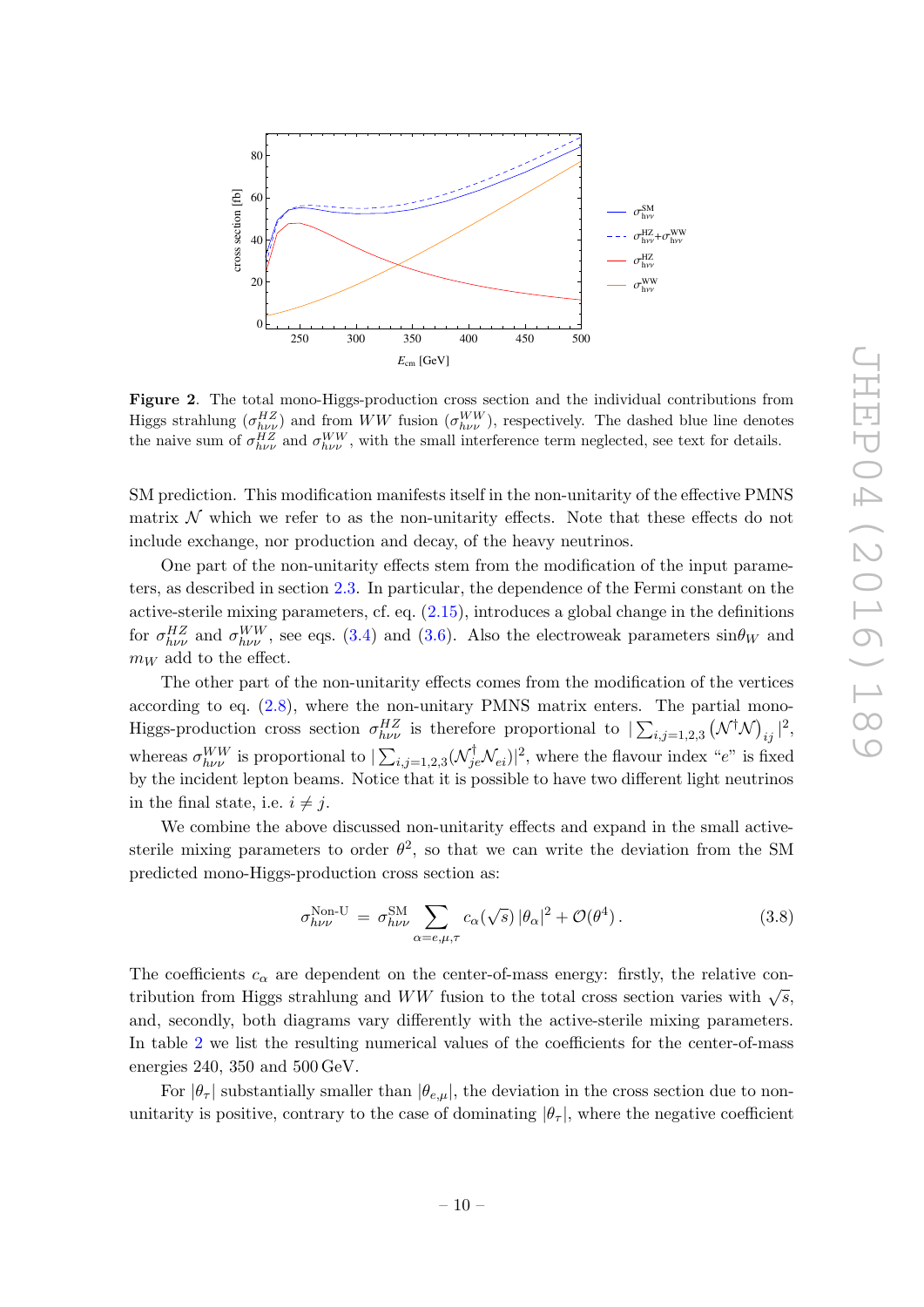| $\sqrt{s}/\text{GeV}$ | 240  | 350                 | 500  |
|-----------------------|------|---------------------|------|
| $c_{e}$               | 0.88 | 0.26                | 0.10 |
| $c_{\mu}$             | 1.08 | 1.28                | 1.70 |
| $c_{\tau}$            |      | $-0.53 -0.40 -0.05$ |      |

<span id="page-11-1"></span>Table 2. List of the coefficients from eq. [\(3.8\)](#page-10-1) obtained with WHIZARD 2.2.7 [\[53,](#page-27-8) [54\]](#page-27-9). The numerical precision of the coefficients is  $\pm 0.04$ ,  $\pm 0.05$  and  $\pm 0.05$  at the center-of-mass energy of 240, 350 and 500 GeV, respectively.



<span id="page-11-2"></span>Figure 3. The two dominating Feynman diagrams that give rise to the partial mono-Higgs production cross section  $\sigma_{h\nu\nu}^{\text{Direct}}$  involving the exchange of heavy neutrinos and leading to a resonant enhancement of the mono-Higgs production.

 $c<sub>\tau</sub>$  in eq. [\(3.8\)](#page-10-1) leads to a negative deviation in the cross section which is formally given by a negative  $\sigma_{h\nu\nu}^{\text{Non-U}}$ .

#### <span id="page-11-0"></span>3.3 Resonant mono-Higgs production from sterile neutrinos decays

The last contribution to the mono-Higgs-production cross section,  $\sigma_{h\nu\nu}^{\text{Direct}}$ , includes the effects from the exchange of virtual heavy neutrinos, see figure [3,](#page-11-2) for the corresponding Feynman diagrams. We note that the contribution from the s-channel Higgs-exchange diagram to the production of heavy neutrinos is neglected, due to the smallness of the electron Yukawa coupling. This diagram might become relevant when considering muon colliders. The on-shell production and subsequent decay of a heavy neutrino into a Higgs boson and a light neutrino, yields a resonantly enhanced contribution to the mono-Higgs production.

The expression  $\sigma_{h\nu\nu}^{\text{Direct}}$  also includes the interference between the amplitudes stemming from the Feynman diagrams in figure [1,](#page-9-1) and those from the diagrams in figure [3.](#page-11-2) It turns out that the interference of these two sets of amplitudes is negligible, because one part is proportional to the small ratios  $\frac{m_e^2}{s}$  and  $\frac{m_\nu^2}{s}$ , and the other part, resembling the contribution of the Majorana mass of the heavy neutrinos, is cancelled out by the protective symmetry. We therefore write to a very good approximation

<span id="page-11-3"></span>
$$
\sigma_{h\nu\nu}^{\text{Direct}} = \sum_{i,j,k} \sigma(e^+e^- \to N_j \nu_i) \times \text{Br}(N_j \to h\nu_k) + \mathcal{O}(\theta^4) \,, \tag{3.9}
$$

with the branching ratios for the heavy neutrinos derived from eqs.  $(2.12)$ , and the production cross section  $\sigma(e^+e^- \to N_j \nu_i)$ , that can be found for instance in ref. [\[55\]](#page-27-10). We show  $\sigma_{h\nu\nu}^{\text{Direct}}$  as a function of the heavy neutrino mass M for four different center-of-mass energies in the two panels of figure [4,](#page-12-1) using eq. [\(3.9\)](#page-11-3). In order to illustrate the effects of the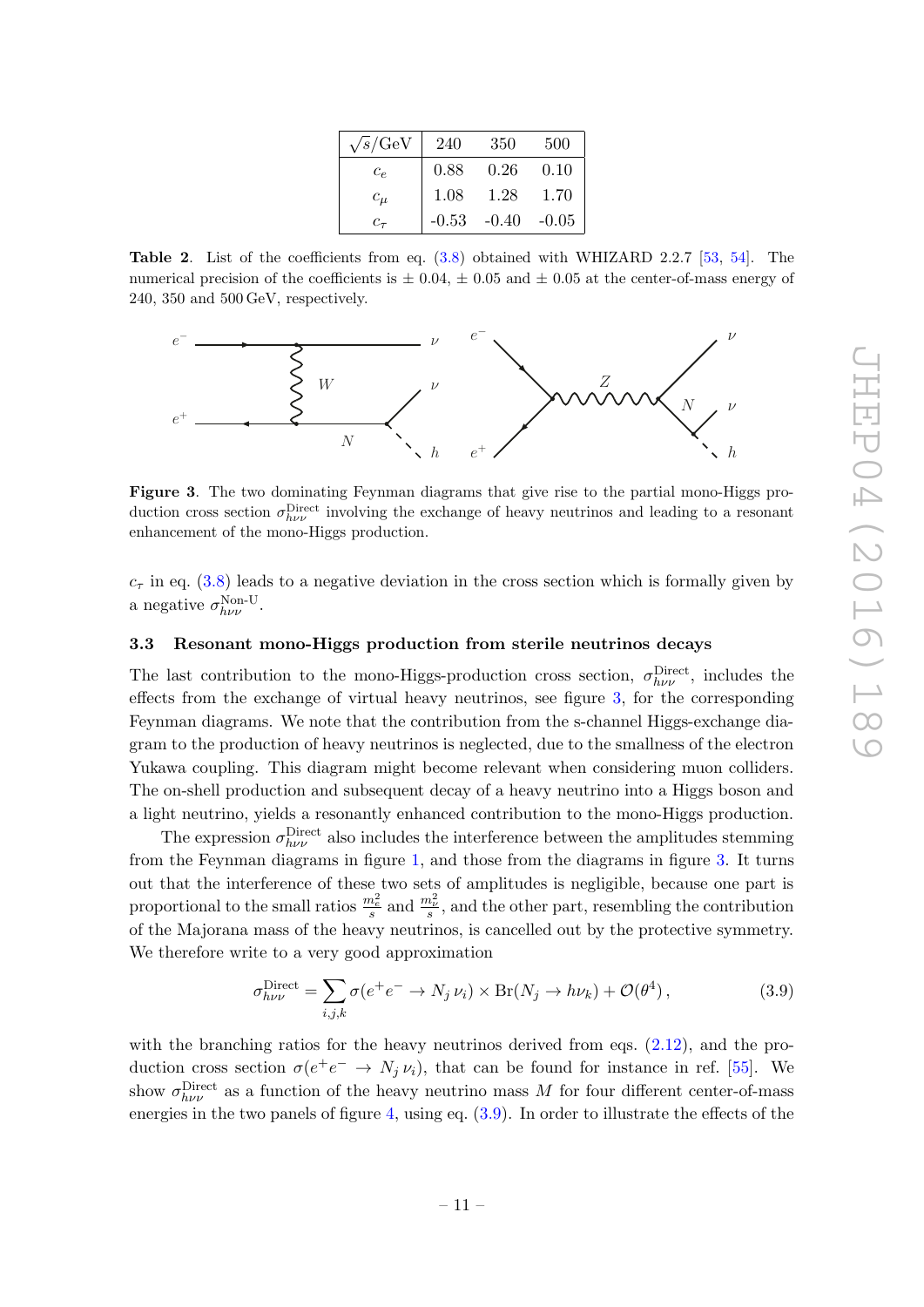

<span id="page-12-1"></span>**Figure 4.**  $\sigma_{h\nu\nu}^{\text{Direct}}$  as a function of the heavy neutrino mass. Left: the active-sterile mixing parameter  $|\theta_e|^2 = 0.0018$  is chosen to saturate the  $1\sigma$  upper bound from ref. [\[9\]](#page-25-1), while  $|\theta_{\mu,\tau}| = 0$  are used. Right: active-sterile mixing parameter  $|\theta_{\tau}|^2 = 0.0042$ , which saturates the  $1\sigma$  upper bound, while  $|\theta_{e,\mu}| = 0$ . In this figure, the formula from ref. [\[55\]](#page-27-10) has been used for  $\sigma(e^+e^- \to \nu N)$ .

different  $\theta_{\alpha}$ , in the left panel of the figure we use the values  $|\theta_e|^2 = 0.0018$ ,  $|\theta_{\mu}| = |\theta_{\tau}| = 0$ and in the right panel the values  $|\theta_{\tau}|^2 = 0.0042$ ,  $|\theta_e| = |\theta_{\mu}| = 0$ . Both sets of example values are within the  $1\sigma$  upper bound given in ref. [\[47\]](#page-27-2).

Some remarks on figure [4](#page-12-1) are in order at this point. The right panel shows the contribution to the production cross section coming exclusively from the s-channel exchange of a Z boson, cf. the right diagram in figure [3,](#page-11-2) which is proportional to  $\sum_{\alpha} |\theta_{\alpha}|^2$ . Notice, that the production cross section decreases with increasing center-of-mass energy, since this contribution is suppressed  $\sim \frac{1}{s}$  $\frac{1}{s}$  for  $s > m_Z$ .

The left panel receives contributions from the exchange of both, the  $Z$  and the  $W$  boson, and for the considered center-of-mass energies, it is dominated by the latter, cf. the left diagram in figure [3.](#page-11-2) Comparing the magnitudes of  $\sigma_{h\nu\nu}^{\text{Direct}}$  from the left panel with  $\sigma_{h\nu\nu}^{\text{SM}}$  in figure [2](#page-10-0) it is evident that the resonant contribution from heavy neutrinos can indeed be sizeable, and becomes more relevant at higher energies. Therefore, for center-of-mass energies of 240 GeV or higher, this results in  $\sigma_{h\nu\nu}^{\text{Direct}}$  being mostly sensitive to  $|\theta_e|$ , since the vertex of the  $W$  boson with the heavy sterile neutrino and the electron is proportional to the matrix element  $U_{14}$  or respectively  $U_{15}$  of the leptonic mixing matrix, cf. eq. [\(2.6\)](#page-5-5), with both matrix elements being proportional to  $|\theta_e|$ . We remark that a muon collider (see e.g. [\[56\]](#page-27-11)) would allow to test the parameter  $|\theta_\mu|$  with great precision and sterile neutrinos with large masses.

## <span id="page-12-0"></span>4 Simulation and analysis

In this section we quantify the contribution from the decays of sterile neutrinos (cf. diagrams in figure [3\)](#page-11-2), which is considered to constitute the signal for our analysis, over the SM background (corresponding to the diagrams in figure [1\)](#page-9-1) through an analysis of Monte Carlo generated event samples. We first analyse the sterile neutrino effects at the parton level, and then include also the simulation of the detector response. In our analysis we consider pro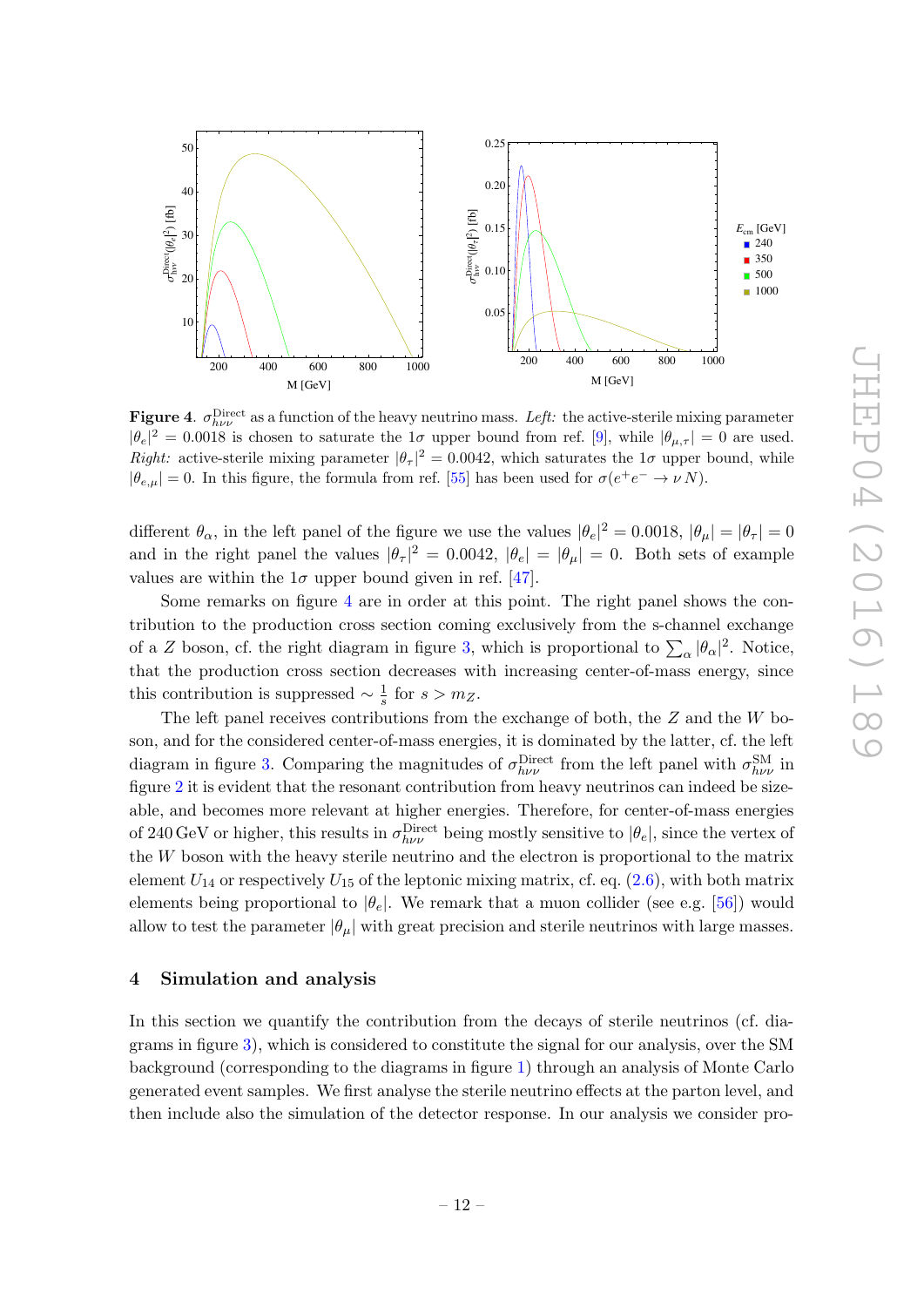cesses at the tree level, which is sufficient since in our scenario the one-loop level effects are negligible (cf. [\[57\]](#page-27-12)). Furthermore, we include effects up to order  $\theta^2$  in the active-sterile mixing parameters. In order to extract the flavour information from the neutrino Yukawa couplings, we use the present constraints from [\[9\]](#page-25-1) and analyse the effect of each one individually.

Three cases. As discussed above, the SPSS has four parameters that are relevant for our considerations:  $|y_{\nu_e}|, |y_{\nu_\mu}|, |y_{\nu_\tau}|$  and the sterile neutrino mass M. In the following, to investigate the effects of the Yukawa couplings separately, we will consider the three limiting cases where only one of them is non-zero:

<span id="page-13-2"></span>Case I: effects from 
$$
|y_{\nu_e}| \leftrightarrow y_{\nu_e} \neq 0
$$
,  $y_{\nu_\mu} = 0$ ,  $y_{\nu_\tau} = 0$ , (4.1a)

Case II: effects from 
$$
|y_{\nu_{\mu}}| \leftrightarrow y_{\nu_e} = 0
$$
,  $y_{\nu_{\mu}} \neq 0$ ,  $y_{\nu_{\tau}} = 0$ , 
$$
(4.1b)
$$

Case III: effects from 
$$
|y_{\nu_{\tau}}| \leftrightarrow y_{\nu_e} = 0
$$
,  $y_{\nu_{\mu}} = 0$ ,  $y_{\nu_{\tau}} \neq 0$ . (4.1c)

Present constraints on the sterile neutrino parameters. The constraints have recently been calculated in [\[9,](#page-25-1) [47\]](#page-27-2), based on a large set of observables, including e.g. the present bounds on EW precision observables, universality test, lepton flavour violating charged lepton decays and the direct searches for neutral leptons at LEP. For heavy neutrino masses in the range  $m_Z \leq M \leq \sqrt{s}$ , with  $\sqrt{s} = 240, 350$  and 500 GeV, the constraints can be expressed as upper bounds on the neutrino Yukawa couplings, which, at the  $1\sigma$ Bayesian confidence level, can be approximated by:

<span id="page-13-3"></span>
$$
|y_{\nu_e}| = 0.042 \frac{\sqrt{2}M}{v_{\rm EW}}, \qquad |y_{\nu_\mu}| = 0.015 \frac{\sqrt{2}M}{v_{\rm EW}}, \qquad |y_{\nu_\tau}| = 0.065 \frac{\sqrt{2}M}{v_{\rm EW}}. \tag{4.2}
$$

#### <span id="page-13-0"></span>4.1 Analysis at the parton level

As a first step, we consider the contribution from sterile neutrinos to the mono-Higgs production at the parton level. This analysis allows us to establish an order-of-magnitude estimate for the sensitivity of this process to the neutrino Yukawa couplings, and the deviation from the SM prediction. In order to generate the event distributions at the parton level, we implemented the sterile neutrino (SPSS) benchmark model via Feynrules [\[58\]](#page-27-13) into the Monte Carlo event generator Madgraph5 aMC@NLO [\[59\]](#page-27-14) and analysed the output with madanalysis5 [\[60\]](#page-27-15).

## <span id="page-13-1"></span>4.1.1 Definition: signal, background, and significance

At the parton level, the investigated final state is given by a Higgs boson and two neutrinos, i.e. Higgs boson plus missing energy. We define the signal of our analysis to be given by the events that are produced via resonant mono-Higgs production from sterile neutrinos, see section [3.3,](#page-11-0) together with the events stemming from the non-unitarity contribution in section [3.2.](#page-9-0) The number of signal events is thus given by  $N_S = |\sigma_{h\nu\nu} - \sigma_{h\nu\nu}^{\text{SM}}| \times \mathcal{L}$ , with the integrated luminosity  $\mathcal L$  according to table [1.](#page-8-1) Notice that due to the indirect effect from the input parameters  $\sigma_{h\nu\nu}$  may be smaller than  $\sigma_{h\nu\nu}^{SM}$  in case III. We define the background by the events that stem from Higgs strahlung and WW fusion in the SM (i.e. with active-sterile mixing set to zero), as discussed in section [3.1.](#page-8-0) The number of SM predicted background events is therefore simply given by  $N_B = \sigma_{h\nu\nu}^{\text{SM}} \times \mathcal{L}$ .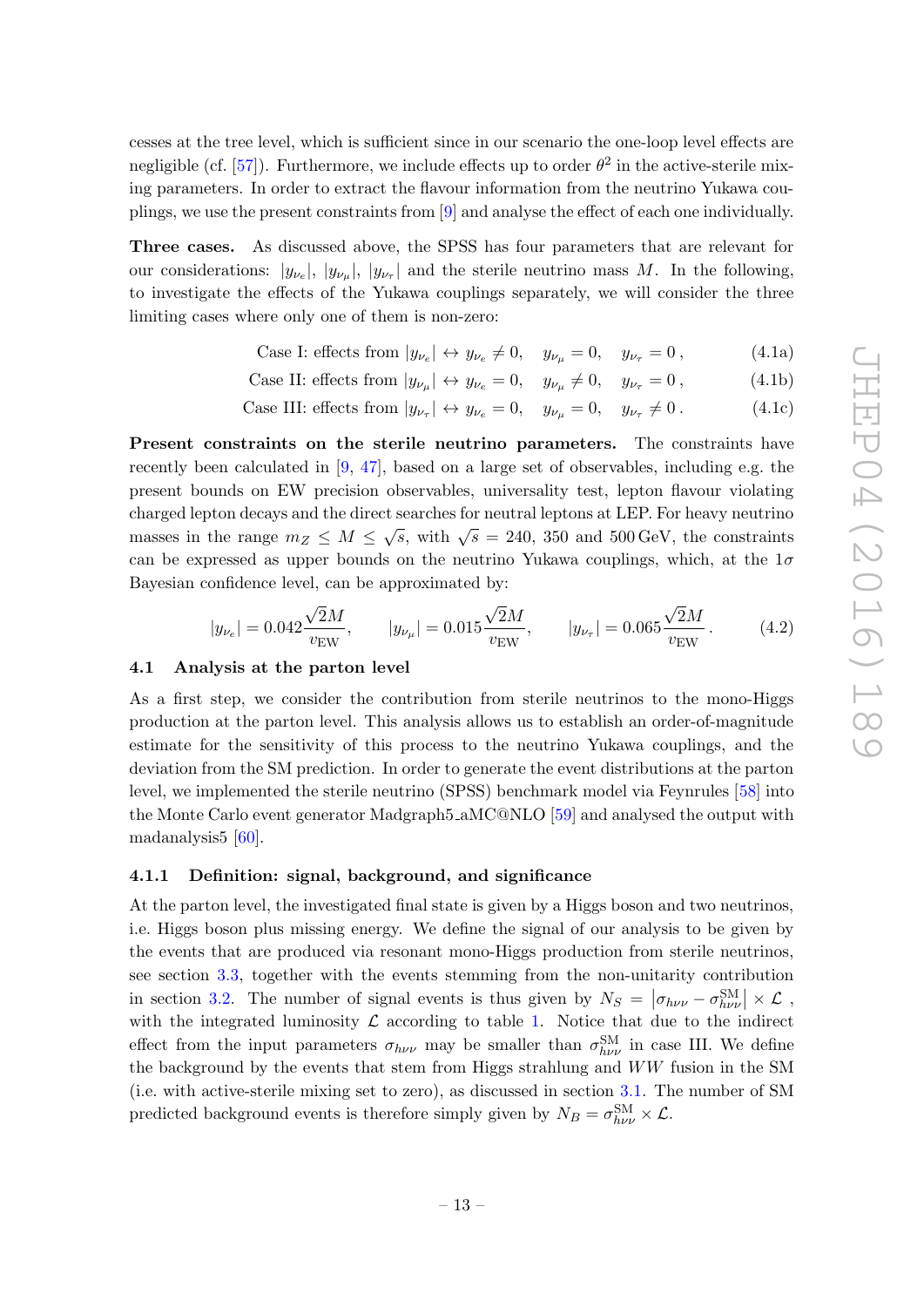In order to quantify differences between the two models, we define the significance:

<span id="page-14-3"></span>
$$
S = \frac{N_S}{\sqrt{N_B + N_S}}.\tag{4.3}
$$

The denominator corresponds to the statistical standard deviation of the total number of events, which is equivalent to the  $1\sigma$  standard deviation when normal distributions are assumed.<sup>[5](#page-14-2)</sup> The above defined significance therefore measures the difference in event counts between the SM and the SPSS in units of standard deviations.

#### <span id="page-14-0"></span>4.1.2 Number of signal events

We estimate the number of mono-Higgs-produced signal events  $N<sub>S</sub>$ , stemming from each flavour corresponding to the cases I,II and III of eq. [\(4.1\)](#page-13-2), that are compatible with the present upper bounds on  $|y_{\nu_e}|$ ,  $|y_{\nu_\mu}|$  and  $|y_{\nu_\tau}|$  from eq. [\(4.2\)](#page-13-3) for the FCC-ee. The number of signal events were calculated from the Madgraph5 aMC@NLO-generated cross sections for eight values of M at 240 GeV and nine values of M for each, 350 and 500 GeV. They typically lead to an excess over the number of background events and are shown, together with the number of background events, in figure [5,](#page-15-0) for the considered center-of-mass energies: in the figure, the blue and red lines show the results for the cases I and II, respectively, where the parameters  $|y_{\nu_e}|$  and  $|y_{\nu_\mu}|$  are non-zero. For case III, with non-zero  $|y_{\nu_\tau}|$ , a partial cancellation between non-unitarity effects and direct production of heavy neutrinos occurs. The situation, where  $\sigma_{h\nu\nu} < \sigma_{h\nu\nu}^{SM}$  is shown by the dashed green line, while  $\sigma_{h\nu\nu} > \sigma_{h\nu\nu}^{SM}$  is denoted by the solid green line. The number of SM background events is shown as a solid black line. The dashed black line corresponds to  $\sqrt{N_B} \approx \sqrt{N_B + N_S}$  for the considered event numbers.

As figure [5](#page-15-0) shows, up to  $\mathcal{O}(10^5)$  signal events on the parton level can be produced for the machine parameters from table [1,](#page-8-1) when non-zero  $|y_{\nu_e}|$  compatible with its present bounds is considered. Comparing this to the SM predicted number of background events  $N_B$  we see that the contribution of the heavy neutrinos to the mono-Higgs-production cross section can be sizeable. As anticipated in the previous section,  $|y_{\nu_e}|$  has by far the largest impact on the mono-Higgs production cross section.

#### <span id="page-14-1"></span>4.1.3 Sensitivity to sterile neutrino parameters

We now turn to the possible sensitivity of the mono-Higgs channel at future lepton colliders (cf. table [1\)](#page-8-1) to the neutrino Yukawa coupling  $|y_{\nu_e}|$  (respectively the active-sterile mixing parameter  $|\theta_e|$ ) for a given M. The sensitivity is defined as the value of  $|y_{\nu_e}|$  that corresponds to a significance of  $S = 1$  (cf. eq.  $(4.3)$ ), i.e. to a signal at the  $1\sigma$  level.<sup>[6](#page-14-4)</sup> Notice, that the sensitivity to the neutrino Yukawa couplings  $y_{\nu_\mu}$  and  $y_{\nu_\tau}$  does not improve the present bounds, which is why we omit to discuss the sensitivity for case II and III. We show the resulting sensitivity to the modulus of the neutrino Yukawa coupling  $y_{\nu_e}$  in figure [6.](#page-16-2) In the

<span id="page-14-2"></span><sup>&</sup>lt;sup>5</sup>The number of events is Poisson distributed which, for the large expected event numbers, approaches the normal distribution.

<span id="page-14-4"></span><sup>&</sup>lt;sup>6</sup>Note that  $S = 1$  corresponds to 84% confidence level for a one-sided normal distribution, which is chosen here such that the results derived in the following can directly be compared with the corresponding limits in ref. [\[9\]](#page-25-1).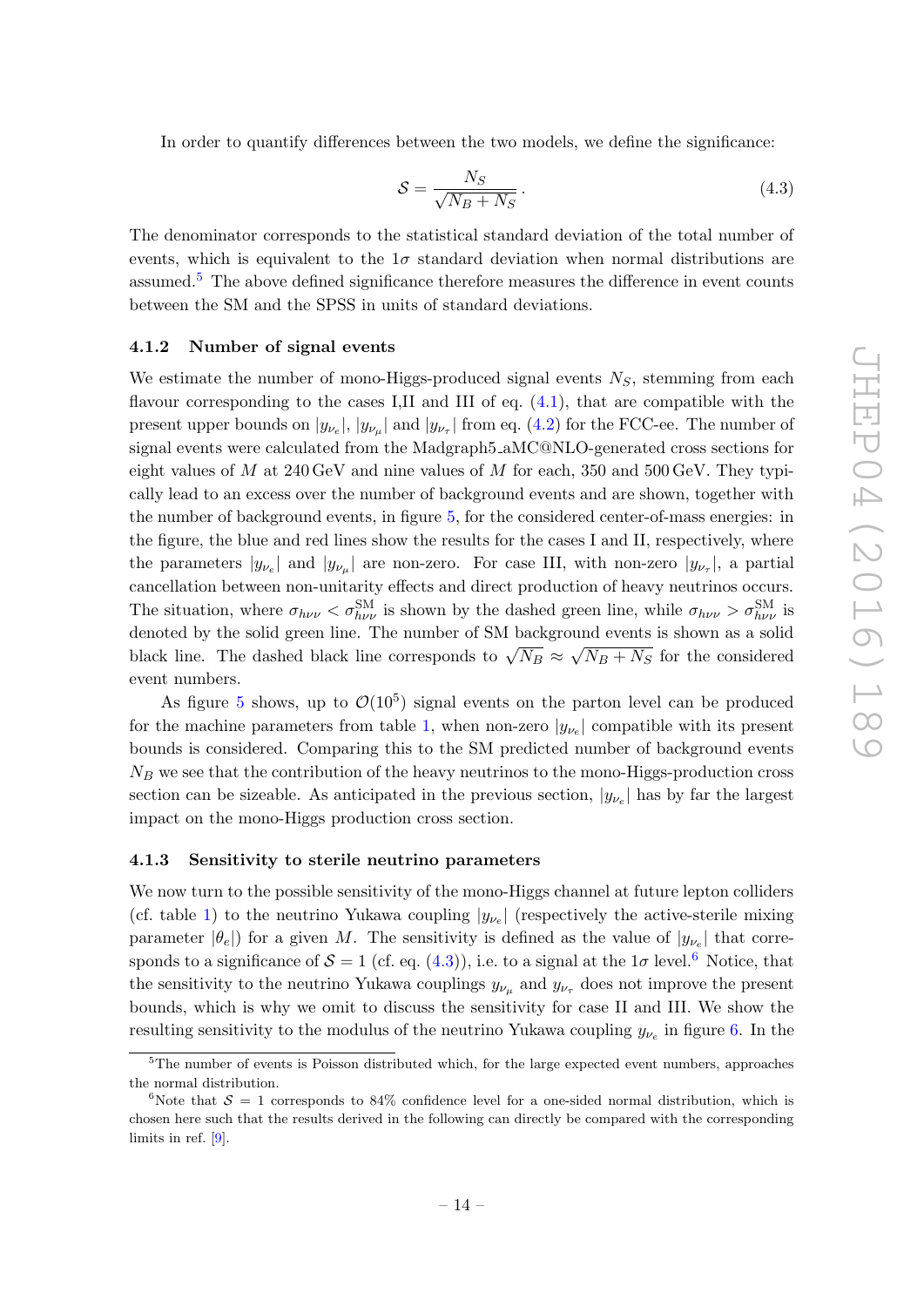

<span id="page-15-0"></span>**Figure 5.** Number of signal events  $N<sub>S</sub>$  in mono-Higgs production at the parton level for the three cases as defined in eq. [\(4.1\)](#page-13-2), with Yukawa coupling values compatible with present  $1\sigma$  bounds from refs. [\[9,](#page-25-1) [47\]](#page-27-2). The solid black lines denote the number of background events  $N_B$ , and the dashed black lines denote  $\sqrt{N_B}$ . The machine performance parameters are specified in table [1.](#page-8-1)

figure, the red, blue and green line corresponds to the sensitivities for  $\sqrt{s} = 240,350$  and 500 GeV, respectively, and the black dashed line denotes the present constraints from [\[9\]](#page-25-1). We have simulated  $10^6$  background events and the same number of events for eight values of M for  $\sqrt{s} = 240 \,\text{GeV}$ , and nine values of M for each,  $\sqrt{s} = 350$  and  $500 \,\text{GeV}$ . For each simulation, we have optimised the cuts to obtain highest sensitivity. Those cuts can be obtained straightforwardly from the distribution of the Higgs boson momentum at the parton level and a selection is shown in table [8.](#page-24-4)

Remarkably, apart from probing a wider mass range, the sensitivity to  $|y_{\nu_e}|$  at  $350\,\text{GeV}$ is comparable to the center-of-mass energy of 240 GeV, despite the lower integrated luminosity. The same is true for  $500 \,\text{GeV}$ , where 1 ab<sup>-1</sup> can lead to comparable sensitivities to 350 and 240 GeV even for  $M \sim 200 \,\text{GeV}$ , which is due to the evolution of  $\sigma_{h\nu\nu}^{\text{SM}}$  and  $\sigma_{h\nu\nu}^{\text{Direct}}$  with the center-of-mass energy. Furthermore it is worth noting that for  $M < m_h$ and  $\sqrt{s}$  < M the sensitivity stems from non-unitarity effects, i.e. the indirect effects from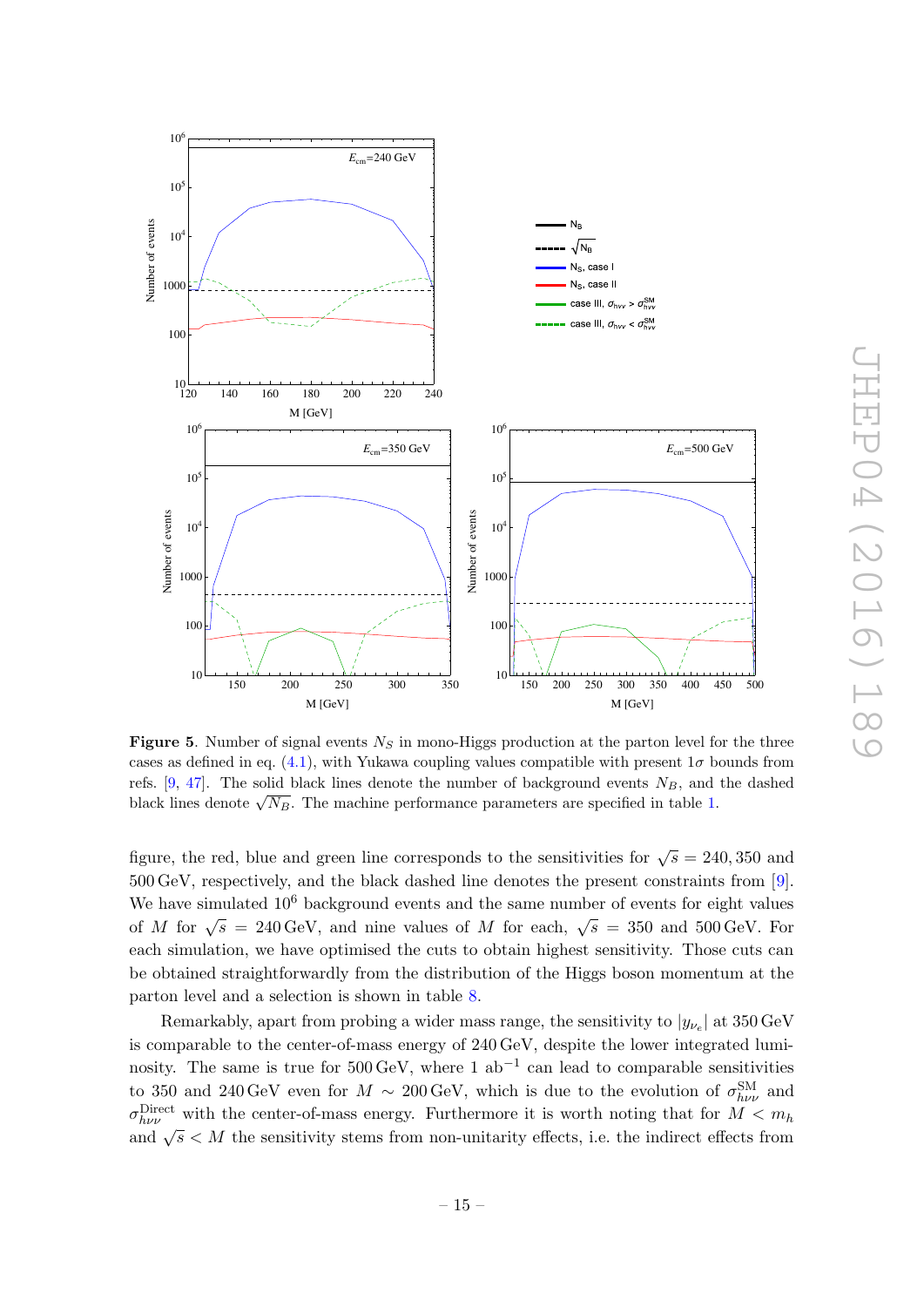

<span id="page-16-2"></span>Figure 6. Sensitivity of the mono-Higgs production cross section to the neutrino Yukawa couplings at the parton level at  $1\sigma$ , with the machine performance parameters from table [1.](#page-8-1)

active-sterile mixing on the input parameters and the modified interactions of the light neutrinos. In this case the number of signal events is given by eq. [\(3.8\)](#page-10-1). For  $\sqrt{s} = 240 \,\text{GeV}$ we find that even for  $M < m_h$  and  $\sqrt{s} < M$ , the present constraints on  $y_{\nu_e}$  allow for a  $\sim 1\sigma$  deviation from the SM prediction for the mono-Higgs-production cross section.

## <span id="page-16-0"></span>4.2 Reconstruction with the ILD detector

In this section we describe the relevant SM background and how to extract the mono-Higgs candidates from the reconstructed events after the simulation of the detector response. From those mono-Higgs candidate events we calculate a more realistic sensitivity of the mono-Higgs channel to the neutrino Yukawa coupling  $y_{\nu_e}$ . Furthermore, we show that the resonant mono-Higgs production can also lead to a contamination of the mono-Higgs candidate event sample, when "standard cuts" are applied.

For the analysis we have generated the signal and background with the Monte Carlo event generator WHIZARD 2.2.7 [\[53,](#page-27-8) [54\]](#page-27-9), which allows for the appropriate simulation of leptonic collisions including initial state radiation. We remark that the effects from beamstrahlung are negligible for the considered center-of-mass energies and will be neglected in the following. The parton showering and hadronisation has been carried out with PYTHIA 6.427 [\[61\]](#page-27-16) and the events were reconstructed with the ILD detector card using Delphes  $3.2.0$  [\[62\]](#page-27-17).

#### <span id="page-16-1"></span>4.2.1 Signal and background in the mono-Higgs channel

For the analysis at the reconstructed level, the parton level final states have to be transformed into reconstructed objects. In particular, the light neutrinos manifest themselves as missing energy, and the Higgs bosons decay into  $b\bar{b}$  (57.7%),  $WW^*(21.6\%), gg (8.50\%),$  $\tau^+\tau^-$ (6.37%),  $c\bar{c}$  (2.66%), and  $ZZ^*$  (2.46%). Higgs boson candidates can be reconstructed from its decay products, which have an invariant mass around  $m_h$ . In order to obtain better statistics for resonantly produced mono-Higgs events from heavy neutrino decays, we focus on the Higgs decays into two hadronic jets (di-jet) which have a very large combined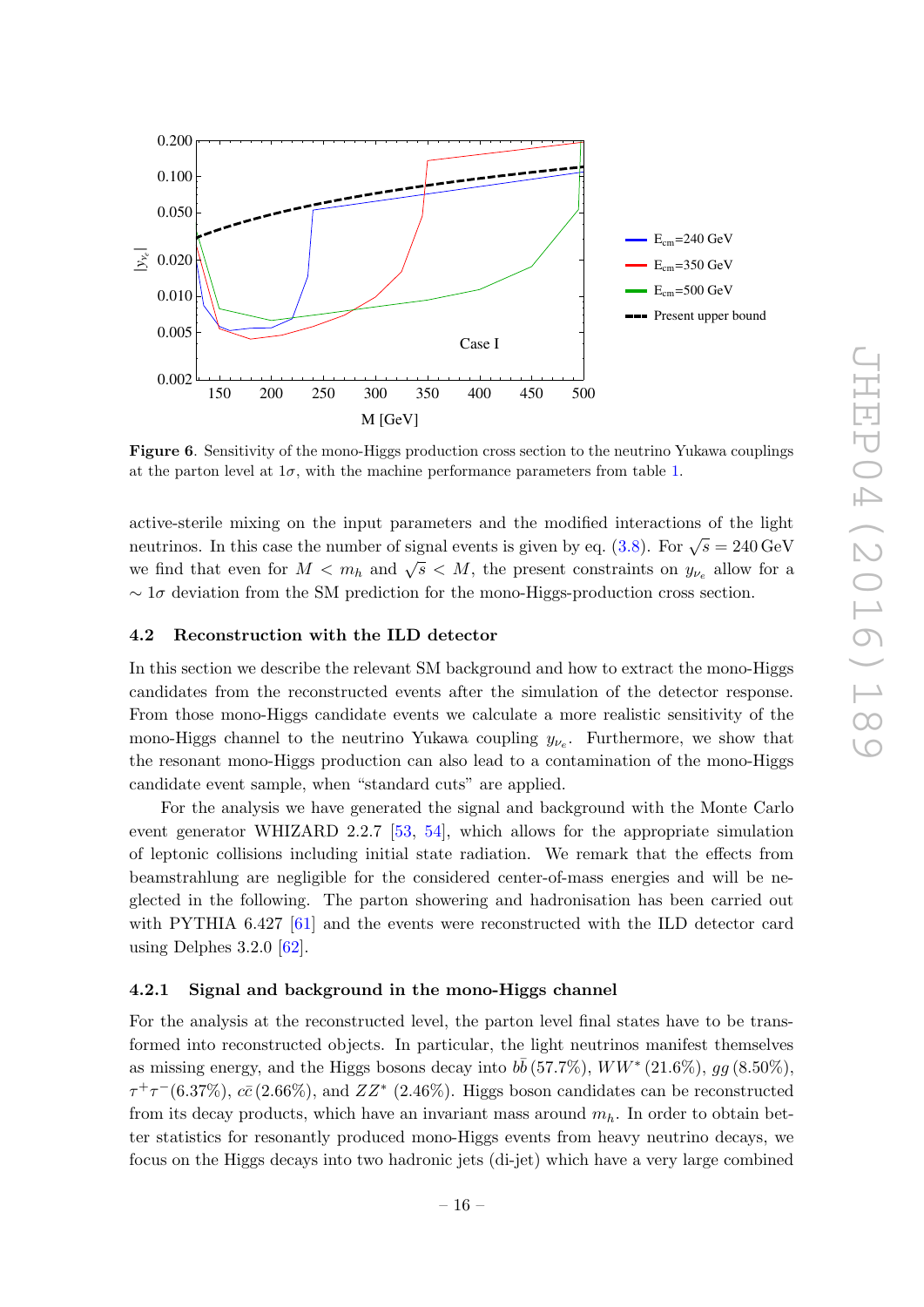branching ratio of ∼ 70%. The di-jet plus missing energy signature comprises our mono-Higgs search channel such that we select events with two hadronic jets with an invariant mass of  $100 \,\text{GeV} \leq M_{ij} \leq 140 \,\text{GeV}$ .

The signal is here given by events that stem from the decays of the heavy neutrinos, which add to the number of events in the search channel. When considering inclusive processes on the reconstructed level, two mechanisms involving heavy neutrinos contribute to the signal: the resonant mono-Higgs and the resonant mono-Z production mechanisms, where the latter is defined analogously to the former, with the Z originating from the decay of a heavy neutrino. However, the invariant mass of the resonant mono-Z produced di-jet is ∼  $m_Z$ , such that the above defined cuts for the mono-Higgs search channel essentially remove this contribution from the signal. We remark that the resonant mono-Z production constitutes an independent search channel for the heavy neutrinos, and provides an important consistency check for this model, because the relative amount of additional (resonantly produced) events at the Higgs and Z pole, respectively, is predicted by the model parameters. A detailed study of this channel is beyond the scope of this paper and is therefore left for future work.

For the SM background, we include all processes with a four fermion final state, that can be (mis-)identified as a mono-Higgs-candidate event. We do not consider processes with di-electrons or di-muons in the final state as background, because it is very unlikely to misidentify two light leptons as a jet at the same time.

The dominating background is given by  $q\bar{q}\nu\nu$ , with  $q = b, c, g$  stemming from mono-Higgs production in the SM, cf. section [3.](#page-7-0) In addition to the mono-Higgs production process, we find the subdominant background consists in processes with  $q\bar{q} \nu\nu$  final states, where the quarks  $q = b, c, s, d, u$  are produced via gauge bosons and in radiative processes. We note that, due to our selection criterion of the invariant di-jet mass being around  $m_h$ , most of the backgrounds that stem from gauge boson decays are efficiently suppressed to below the percent level. Other subdominant backgrounds come from final states with four hadronic jets,  $e^+e^-$  plus di-jet, 2  $\tau$ -jets plus di-jet, and single-top and  $t\bar{t}$  final states, when kinematically allowed.

We simulate and reconstruct  $10^5$  events for each final state, with the exception for dib-jet plus missing energy, where  $3 \times 10^6$  events have been simulated and reconstructed. We note that we simulate inclusive processes such that the interference between the possible production mechanisms is accounted for. A detailed list of the included backgrounds and their corresponding cross sections is given in table [4](#page-22-1) in the appendix.

For illustrative purposes we show the di-jet invariant mass distribution in the mono-Higgs search channel in figure [7.](#page-18-2) Therein the center-of-mass energy is set to 240 GeV and the model parameters are set to  $M = 152 \,\text{GeV}$  and  $|y_{\nu_e}| = 0.036$ , which saturates the present upper bounds at  $1\sigma$ . The dominant and subdominant background is represented by the red and green area, respectively. The figure shows how resonant mono-Higgs production, represented by the blue area, contributes substantially to the SM predicted number of events. We remark that the Higgs peak is located at the invariant di-jet mass ∼ 120 GeV instead of at the Higgs boson mass  $m_h = 125 \,\text{GeV}$ . This shift is due to an energy loss of the hadronic jet, due to the emission of light neutrinos during hadronisation. This has no further implication for our analysis.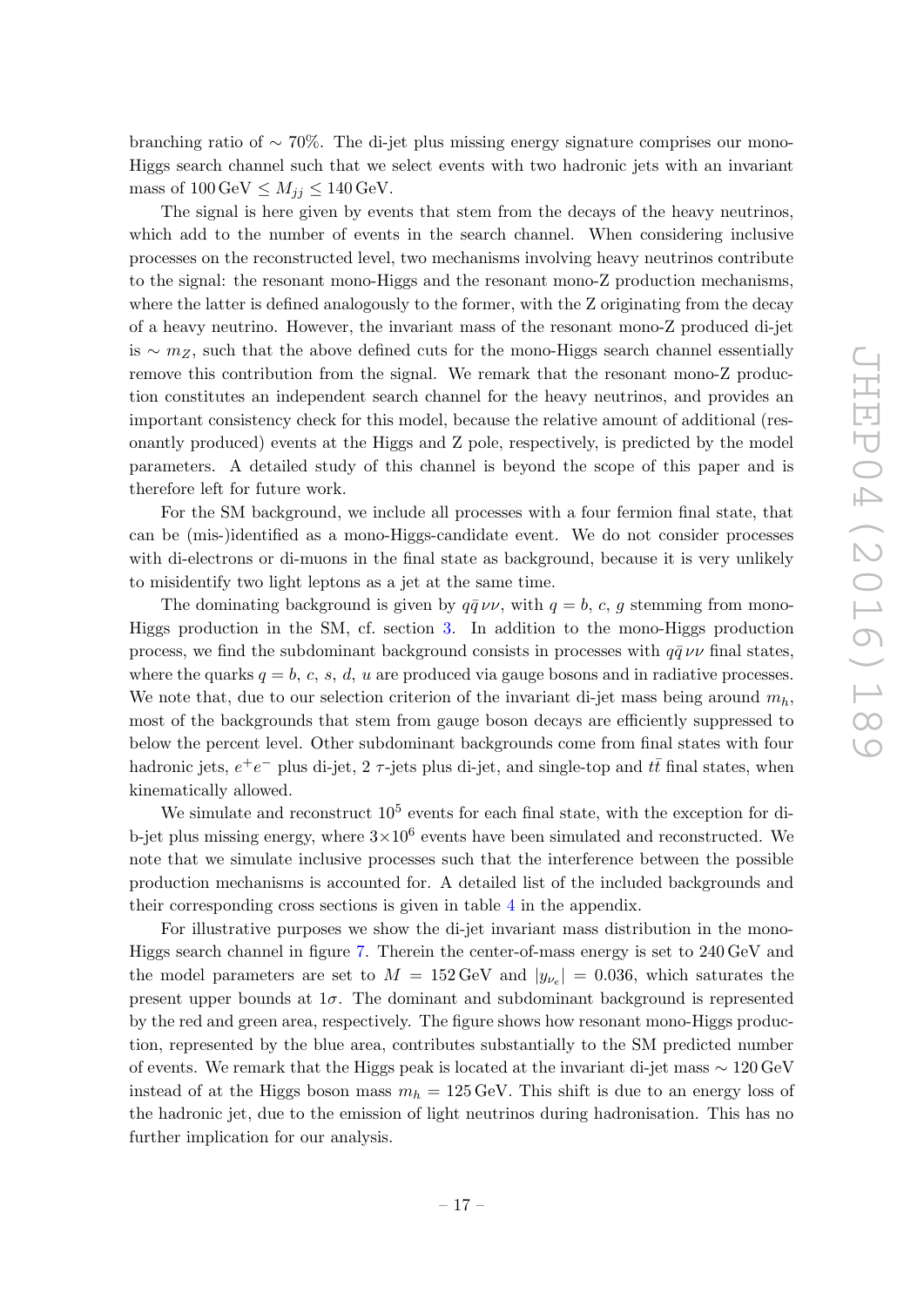

<span id="page-18-2"></span>**Figure 7.** The di-jet invariant mass spectrum in the mono-Higgs search channel  $(jj$  plus missing energy) after simulation of the ILD detector response at  $E_{cm} = 240 \,\text{GeV}$ . The red and green area denote the dominant and subdominant background, respectively, see text for further details. The blue area denotes the signal from a heavy neutrino with a mass of 152 GeV, and a Yukawa coupling to the electron flavour,  $y_{\nu_e}$ , saturating the present upper bounds from precision data [\[9,](#page-25-1) [47\]](#page-27-2).

## <span id="page-18-0"></span>4.2.2 Kinematic cuts

For the analysis in the following, we first select the mono-Higgs search channel by applying the above defined selection criteria. After this pre-selection we study the kinematic distributions of the di-jet momentum  $(P_{ij})$ , the missing transverse momentum  $(\mathcal{E}_T)$ , the angular separation of the two jets, and the momentum and energy of the individual jets. We find that the most efficient observable to enhance the significance of the signal, cf. eq.  $(4.3)$ , is given by  $P_{ij}$ . Furthermore, the  $\not{E}_T$  is very powerful in removing the non-mono-Higgs SM background at  $\sqrt{s} = 240 \,\text{GeV}$ . A detailed list of the applied cuts and the resulting efficiencies can be found in tables [5,](#page-23-0) [6](#page-23-1) and [7](#page-24-5) in the appendix.

A comment on b-tagging is in order at this point. We find that, with a nominal selection efficiency of  $\sim 0.7$  for a b-flavoured heavy jet, the resulting sensitivity at 240 GeV does not improve the one derived from blindly accepting all hadronic jets. We therefore neglect b-tagging, which may become relevant when a more sophisticated kinematic analysis is applied.

#### <span id="page-18-1"></span>4.2.3 Future lepton collider sensitivity to the active-sterile mixing parameters

To establish the sensitivity of the mono-Higgs search channel at future lepton colliders to the active-sterile neutrino mixing, we use the definition from section  $4.1.3$  for a significance of  $1\sigma$ . In order to enhance the sensitivity, we have employed a series of kinematic cuts that are listed in tables [5,](#page-23-0) [6](#page-23-1) and [7](#page-24-5) in the appendix, together with the resulting numbers of signal and background events. The resulting sensitivities to the neutrino Yukawa coupling  $|y_{\nu_e}|$  for the considered center-of-mass energies are shown in figure [8](#page-19-1) for several values of the heavy neutrino mass:

The figure shows that, despite the increased background after reconstruction, the resulting sensitivities from the parton level (denoted by the dotted lines) and the recon-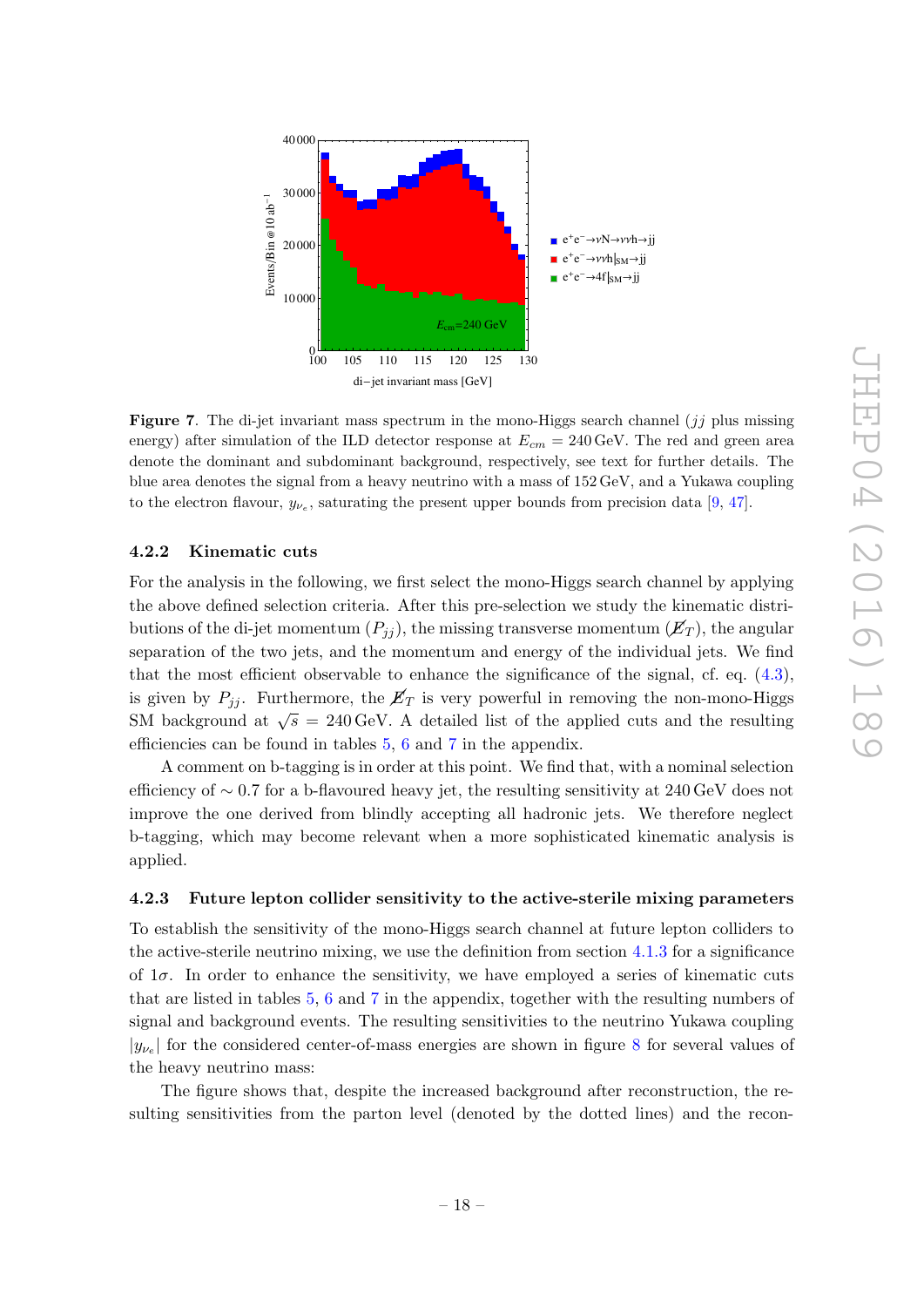

<span id="page-19-1"></span>Figure 8. Future lepton collider sensitivity of the mono-Higgs search channel, i.e. di-jet plus missing energy signature, to the neutrino Yukawa coupling  $y_{\nu_e}$  at 1 $\sigma$ . We use the machine performance parameters from table [1,](#page-8-1) simulate the response of the ILD detector and apply kinematic cuts according to tables [5,](#page-23-0) [6](#page-23-1) and [7.](#page-24-5)

structed level are comparable in magnitude.<sup>[7](#page-19-2)</sup> Values of the neutrino Yukawa coupling  $y_{\nu_e}$ above the solid lines give rise to a signal that can be distinguished from the SM background with a significance larger than  $1\sigma$ . The sensitivity at 500 GeV is competitive with 240 and 350 GeV, even for heavy neutrino masses  $M \leq 250$  GeV and despite the lower luminosity. Moreover, for values of the heavy neutrino mass above the kinematic threshold (i.e.  $M > \sqrt{s}$ ), the signal is due to the non-unitarity effects in mono-Higgs production (cf. section [3.2\)](#page-9-0), however the corresponding sensitivity is weaker than the present bound.

We remark that resonant mono-Higgs production can give rise to events with larger amount of missing energy compared to the SM. This provides an unambiguous signal without SM background. However, the considered target luminosities results in  $\mathcal{O}(1)$  and  $\mathcal{O}(10)$  signal events at 240 and 350 GeV, respectively, such that they do not provide an improvement of the sensitivity. We note, that at 500 GeV, the considered luminosity results in less than  $\mathcal{O}(1)$  events of this kind.

Altogether the FCC-ee shows a remarkable sensitivity to the electron neutrino Yukawa coupling which leads to very promising prospects for discovering heavy neutrino signals in the mono-Higgs channel.

#### <span id="page-19-0"></span>4.2.4 Contamination of SM Higgs-boson parameters

For the analysis of the Higgs boson at future lepton colliders so-called "standard cuts" have been defined<sup>[8](#page-19-3)</sup> in  $[63]$ , which we show in table [3.](#page-20-1) Those cuts are designed to improve the ratio of mono-Higgs events over SM background events. However in the case of resonant mono-Higgs production they turn out not to be as efficient in filtering out the additional events from heavy neutrino decays, as is shown in tables [5](#page-23-0) and [6.](#page-23-1) This contamination of the

<span id="page-19-2"></span><sup>7</sup> It may be possible to further improve on the cuts, up to the point where the sensitivity on the reconstructed level is identical to, or even better than the parton level sensitivity, which we leave for future work.

<span id="page-19-3"></span><sup>8</sup>We thank F. M¨uller for assistance with the "standard cuts" for the extraction of mono-Higgs events at lepton colliders.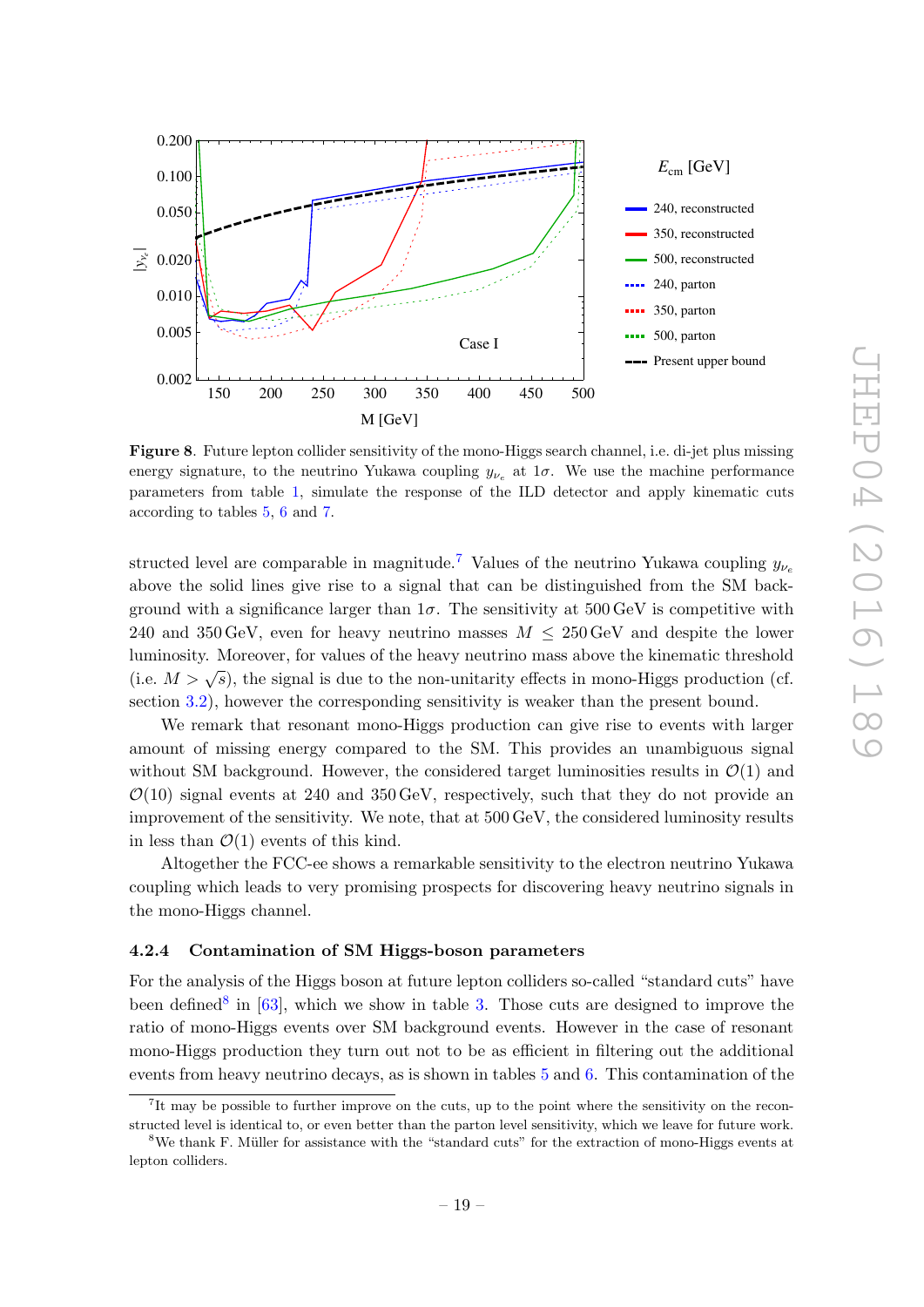| $\sqrt{s}$             | $240\,\mathrm{GeV}$             | $350\,\mathrm{GeV}$             |
|------------------------|---------------------------------|---------------------------------|
| Missing Mass [GeV]     | $80 \leq M_{\rm miss} \leq 140$ | $50 \leq M_{\rm miss} \leq 240$ |
| Transverse P [GeV]     | $20 < P_T < 70$                 | $10 < P_T < 140$                |
| Longitudinal $P$ [GeV] | $ P_L  < 60$                    | $ P_L  < 130$                   |
| Maximum $P$ [GeV]      | P  < 30                         | P  < 60                         |
| Di-jet Mass [GeV]      | $100 \le M_{jj} \le 130$        | $100 \le M_{jj} \le 130$        |
| Angle (jets) [Rad]     | $\alpha > 1.38$                 | $\alpha > 1.38$                 |

<span id="page-20-1"></span>Table 3. "Standard cuts" from ref. [\[63\]](#page-27-18) to optimize the ratio of mono-Higgs signal to SM background for future lepton colliders. The angle  $\alpha$  refers to the opening angle formed by the two hadronic jets.

sample of mono-Higgs events can lead to a deviation from the theory prediction, for instance in the mono-Higgs production cross section, when interpreted in the context of the SM. We remark that no "standard cuts" for 500 GeV exist, and it has only been considered for the FCC-ee very recently. Thus, even though this center-of-mass energy constitutes an excellent environment for studying the mono-Higgs channel, we do not include it in the following.

In figure [9](#page-21-0) we show the ensuing deviation of the contaminated mono-Higgs production cross section from the SM prediction, for  $|y_{\nu_e}|$  saturating the present upper bound. The statistical accuracy at  $1\sigma$  are denoted by the black and grey dashed lines for 240 and 350 GeV, respectively. The figure shows that the deviation of the mono-Higgs production cross section can be significant compared to the experimental accuracy. This can lead to a discrepancy when comparing the Higgs properties derived from the contaminated mono-Higgs sample with the other Higgs channels at 240 GeV [\[49\]](#page-27-5). Moreover, up to a  $3\sigma$  deviation from the SM predicted mono-Higgs production cross section is possible at 240 GeV and at  $350 \,\text{GeV}$  the deviation can be larger than  $5\sigma$ .

We emphasise that the shown deviation of the mono-Higgs-production cross section from the SM prediction is fully compatible with present constraints on the active-sterile mixing. Furthermore, if the present non-zero best-fit value for  $|\theta_e|$  as reported in refs. [\[9,](#page-25-1) [47,](#page-27-2) [64\]](#page-27-19) get confirmed, an observable deviation in the number of mono-Higgs events would be a prediction.

## <span id="page-20-0"></span>5 Summary and conclusions

In this work we have studied Higgs production from sterile neutrinos at future lepton colliders. We have considered a scenario with a pair of sterile (right-handed) neutrinos that are subject to an approximate "lepton-number-like" symmetry. In this scenario the heavy neutrinos (i.e. the mass eigenstates) can have masses around the electroweak scale and couple to the Higgs boson with, in principle, unsuppressed Yukawa couplings while accounting for the smallness of the light neutrinos' masses. We refer to this as the "symmetry protected seesaw scenario" (SPSS).

The sterile neutrinos in the SPSS enable a novel Higgs production mechanism, given by the on-shell production of a heavy neutrino and its subsequent decay into a light neutrino and a Higgs boson: resonant mono-Higgs production. Due to the comparatively large neutrino Yukawa couplings inducing large active-sterile neutrino mixings, the heavy neutrinos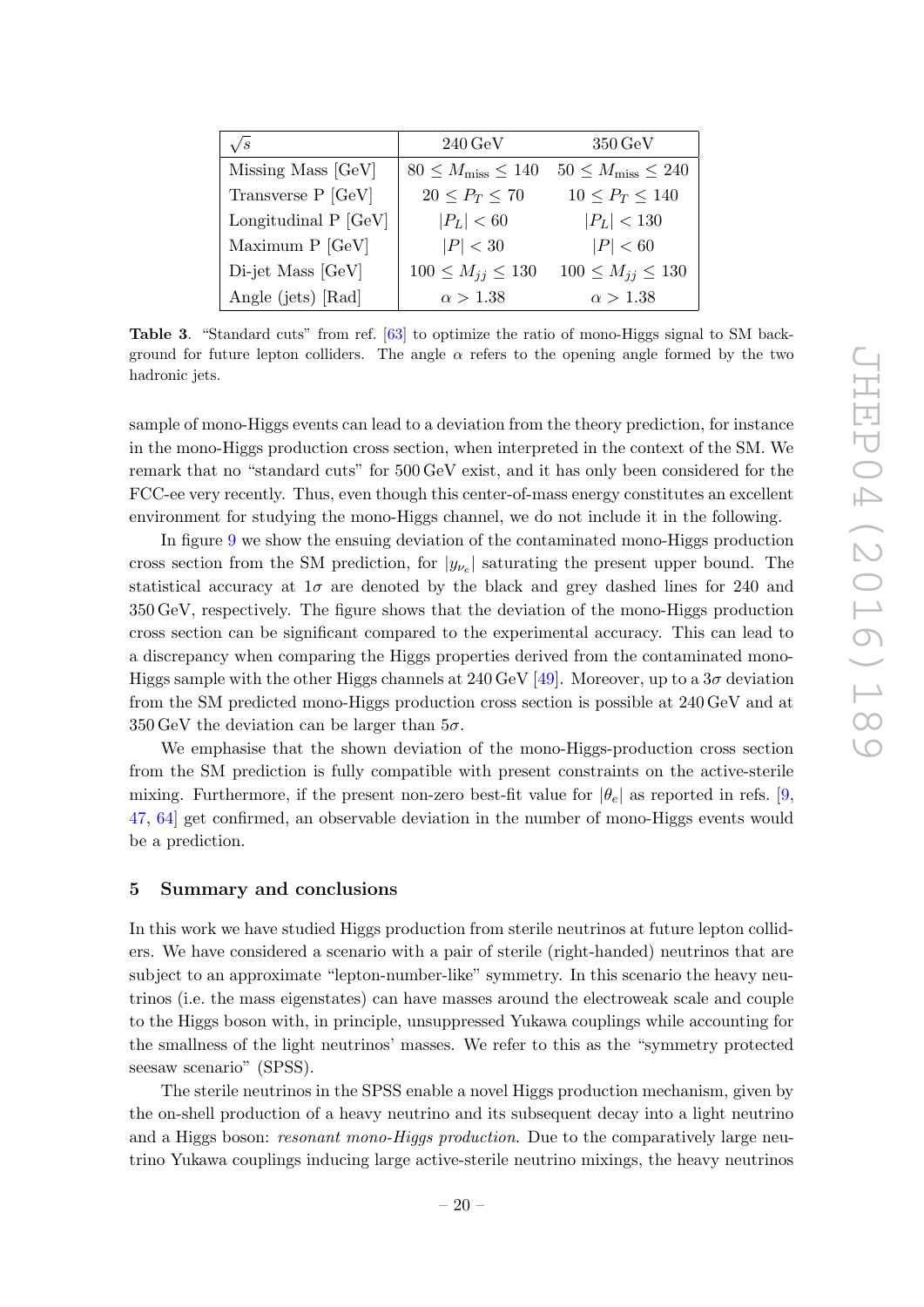

<span id="page-21-0"></span>Figure 9. Heavy neutrino induced deviation of the mono-Higgs production cross section when "standard cuts" are applied (cf. table [3\)](#page-20-1) to the contaminated event sample when  $y_{\nu_e}$  saturates the 1σ upper bound. The horizontal dashed lines denote the relative statistical precision of the SM predicted events N, given by  $1/\sqrt{N}$ .

can be produced efficiently from lepton collisions. Therefore, future lepton colliders provide a promising environment for testing heavy neutrinos, including signals from resonant mono-Higgs production.

On the contrary, in hadronic collisions the heavy neutrinos can only be produced from the decays of a weak gauge boson, which results in a strong suppression of the heavyneutrino-production cross section. In addition there are large QCD backgrounds, and only transversal projections of the kinematic observables can be studied. Altogether, the sensitivity to the resonant mono-Higgs production at the LHC is much weaker than at the considered future lepton colliders (see ref. [\[37\]](#page-26-1)).

In order to assess the prospects for testing resonant mono-Higgs production at future lepton colliders, we consider the FCC-ee in the following and we expect the results to be representative for the CEPC and indicative for the ILC.

For  $\sqrt{s}$  we consider 240 GeV, 350 GeV and 500 GeV as currently discussed in the working groups. We have generated Monte Carlo event samples for the SM background and the heavy neutrino signal, where we used the present  $1\sigma$  upper bounds for the active-sterile mixing parameters and we simulated the detector response.

We find that the number of resonantly produced mono-Higgs events can be as large as ∼ 10% of the SM predicted number at 240 GeV. Furthermore, the upper bound on the resonant mono-Higgs events can be up to  $\sim 30\%$  and  $\sim 40\%$  at  $\sqrt{s}$  of 350 and 500 GeV, respectively. Via the mono-Higgs channel, the FCC-ee would be sensitive to the neutrino Yukawa coupling  $|y_{\nu_e}|$  (respectively to the active-sterile mixing parameter  $|\theta_e|$ ) down to  $\sim 5 \times 10^{-3}$  (cf. figure 8). Interestingly, higher  $\sqrt{s}$  not only allows for an increased range of testable heavy neutrino masses  $M$ , but also the signal-to-background ratio increases such that a comparable sensitivity can be achieved with less integrated luminosity.

Moreover, we have shown that the resonantly produced mono-Higgs events can effectively contaminate the SM analysis of the mono-Higgs channel, as shown in figure 9. With  $|\theta_e|$  within the present 1 $\sigma$  upper bounds, this can lead to deviations from the SM prediction at the percent level, much larger than the estimated future accuracy.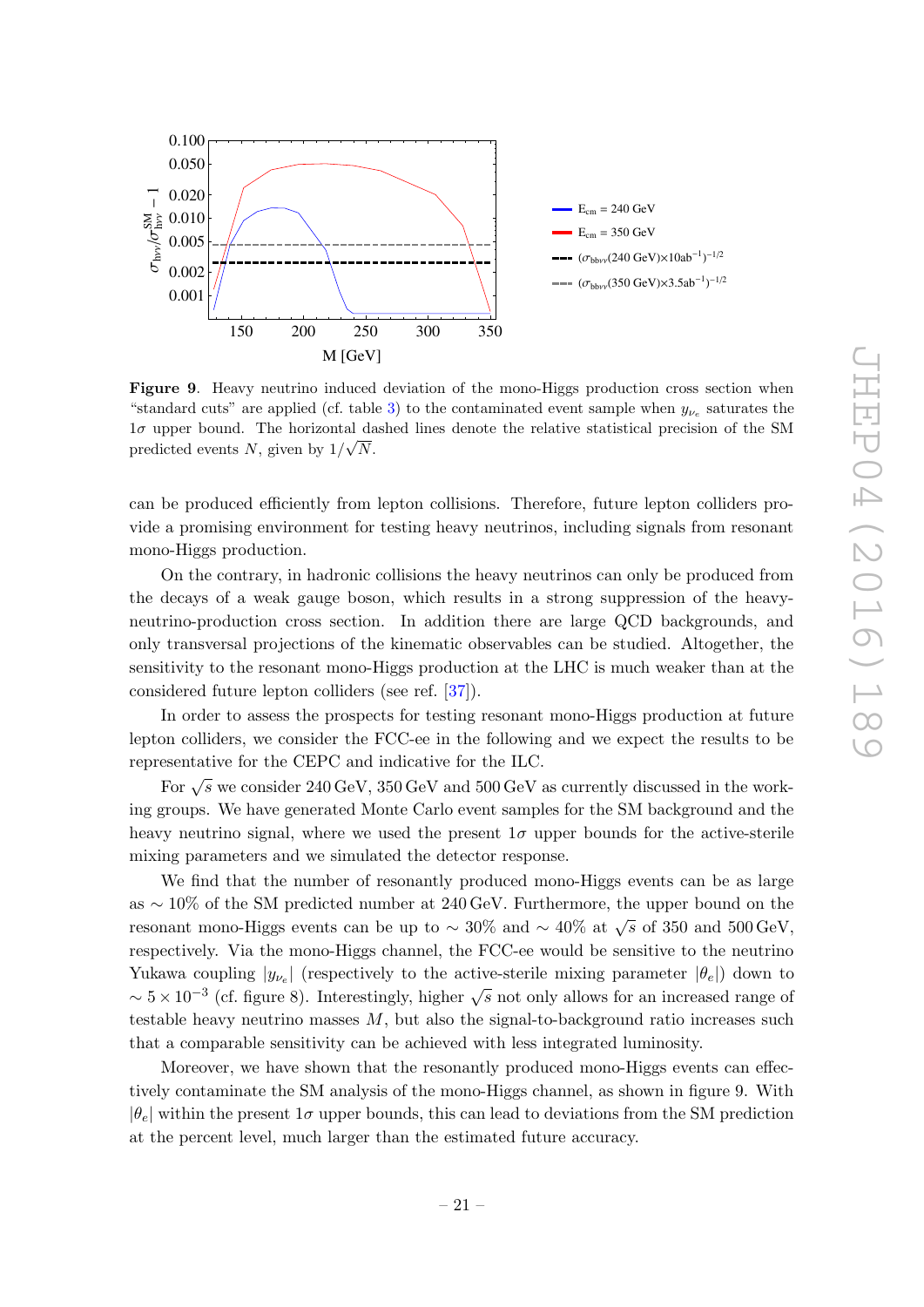In summary, we discussed a novel channel for Higgs production, namely resonant mono-Higgs production from sterile neutrinos. It can induce sizeable deviations from the SM mono-Higgs prediction and can be used as a sensitive probe of sterile neutrino properties at lepton colliders.

## Acknowledgments

This work has been supported by the Swiss National Science Foundation. We thank Lorenzo Basso for assisting with Madgraph5 aMC@NLO and madanalysis5, for valuable discussions, and for reading the manuscript. We furthermore thank Jürgen Reuter for assisting with WHIZARD and Michele Selvaggi for helping with the ILD card for DELPHES. O.F. is thankful for stimulating discussions at the first FCC-ee mini-Higgs-Workshop at CERN.

| Final state            | $\sigma^{\text{SM}}$ @240 GeV [fb] | $\sigma^{\text{SM}}$ @350 GeV [fb] | $\sigma^{\text{SM}}@500\ensuremath{\,\text{GeV}}$ [fb] |
|------------------------|------------------------------------|------------------------------------|--------------------------------------------------------|
| $bb\nu\nu$             | 146.492                            | 134.614                            | 183.594                                                |
| $c\bar{c}\nu\nu$       | 88.0172                            | 73.7956                            | 82.7041                                                |
| $jj\nu\nu$             | 528.8                              | 463.1                              | 500.3                                                  |
| $b\bar{b}b\bar{b}$     | 81.2629                            | 47.6152                            | 25.5571                                                |
| $b\bar{b}c\bar{c}$     | 146.566                            | 87.6518                            | 51.6446                                                |
| bbjj                   | 6820.6                             | 4259.5                             | 2537.8                                                 |
| $b\bar{b}e^+e^-$       | 2080.87                            | 2500.82                            | 2920.9                                                 |
| $b\bar{b}\tau^+\tau^-$ | 34.1905                            | 19.7975                            | 11.0619                                                |
| $c\bar{c}\tau^+\tau^-$ | 25.2553                            | 15.0695                            | 9.15227                                                |
| $jj\tau^+\tau^-$       | 116.0                              | 72.4                               | 37.6                                                   |
| $\tau^+\tau^-\nu\nu$   | 235.89                             | 163.851                            | 119.989                                                |
| single top             | 0.012                              | 63.3                               | 1092                                                   |
| $t\bar{t}$             |                                    | 322.                               | 574.                                                   |

## <span id="page-22-0"></span>A Cross sections and cuts

<span id="page-22-1"></span>Table 4. Included Standard Model four fermion background to the mono-Higgs channel, for details see text. We separated hadronic jets from heavy (charm and bottom) quarks, and denote events with light jets from up, down, strange quarks, and gluons with a  $j$ . The cross sections for both tables have been evaluated with WHIZARD 2.2.7 [\[53,](#page-27-8) [54\]](#page-27-9), the efficiency was obtained with the cuts from table [3](#page-20-1) via madanalysis  $[60]$ .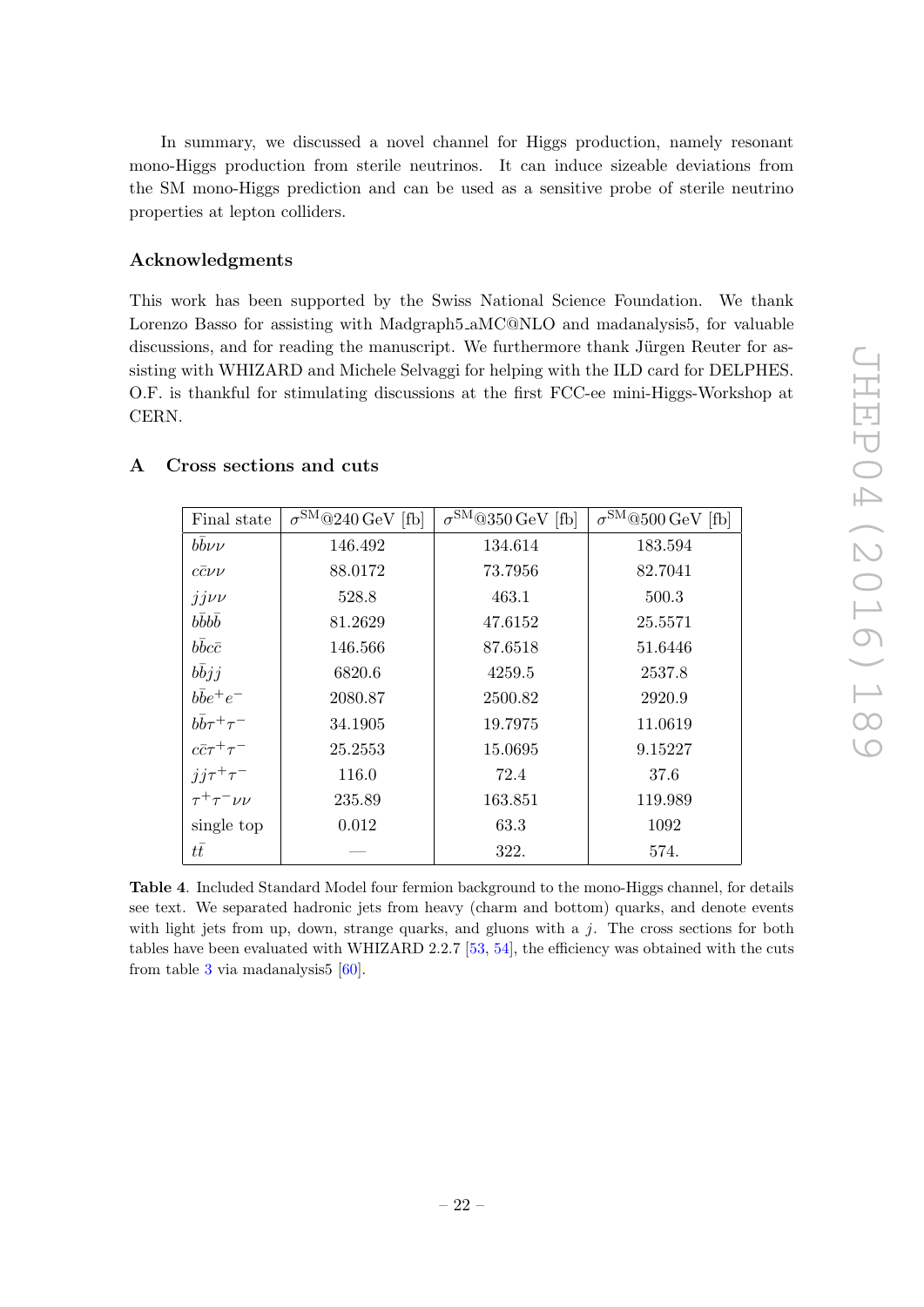| $M$ [GeV] | $P_{ij}$ [GeV] | $N_S$ | $N_B$ | $N_{\mathrm{c}}^{\mathrm{SM}}$ |
|-----------|----------------|-------|-------|--------------------------------|
| 128       | > 80           | 308   | 4287  | 25.1                           |
| 141       | >70            | 3780  | 18627 | 1327                           |
| 152       | >70            | 4846  | 18627 | 2951                           |
| 163       | > 70           | 5286  | 18627 | 3924                           |
| 174       | >60            | 8759  | 34946 | 4387                           |
| 185       | > 70           | 5652  | 18627 | 4358                           |
| 196       | > 80           | 1935  | 4287  | 3762                           |
| 218       | >70            | 4192  | 18637 | 1113                           |
| 229       | > 75           | 1505  | 8147  | 182                            |
| 235       | > 75           | 1966  | 8147  | 29                             |

<span id="page-23-0"></span>Table 5. List of kinematic cuts for the extraction of the sensitivity in figure [8.](#page-19-1) For all benchmark points for the heavy neutrino mass M at  $\sqrt{s} = 240 \,\text{GeV}$ , the cuts  $110 \,\text{GeV} \leq M_{jj} \leq 125 \,\text{GeV}$  and  $E_T > 15 \,\text{GeV}$  have been applied. The number of SM background events,  $N_B^{\text{SM}}$ , after application of the "standard cuts" is 338600.

| $M$ [GeV] | $M_{ij}$ [GeV] | $P_{ij}$ [GeV] | $\n  ET$ [GeV] | $N_S$ | $N_B$  | $N_S^{\rm SM}$ |
|-----------|----------------|----------------|----------------|-------|--------|----------------|
| 128       | $100 - 130$    | $100 - 170$    |                | 384   | 109908 | 210            |
| 141       | $110 - 125$    | $70 - 160$     |                | 3581  | 17695  | 8652           |
| 152       | $110 - 125$    | $80 - 160$     | $20 - 100$     | 6991  | 86650  | 14874          |
| 174       | $110 - 125$    | $50 - 150$     | $20 - 100$     | 11800 | 120975 | 17562          |
| 196       | $100 - 130$    | $50 - 150$     | $20 - 100$     | 16331 | 171483 | 17937          |
| 218       | $100 - 130$    | $50 - 150$     | $20 - 100$     | 16113 | 171483 | 16948          |
| 240       | $100 - 130$    | $50 - 150$     | $50 - 100$     | 15009 | 14656  | 14504          |
| 262       | $100 - 130$    | $70 - 150$     | $60 - 100$     | 12151 | 126722 | 7016           |
| 306       | $100 - 130$    | $110 - 150$    | $50 - 150$     | 6529  | 160592 | 2636           |
| 345       | $100 - 130$    | $120 - 160$    | $20 - 150$     | 331   | 163809 | 183            |

<span id="page-23-1"></span>**Table 6.** List of kinematic cuts for the extraction of the sensitivity in figure [8](#page-19-1) for  $\sqrt{s} = 350 \,\text{GeV}$ . The number of SM background events,  $N_B^{\text{SM}}$ , after application of the "standard cuts" is 359500.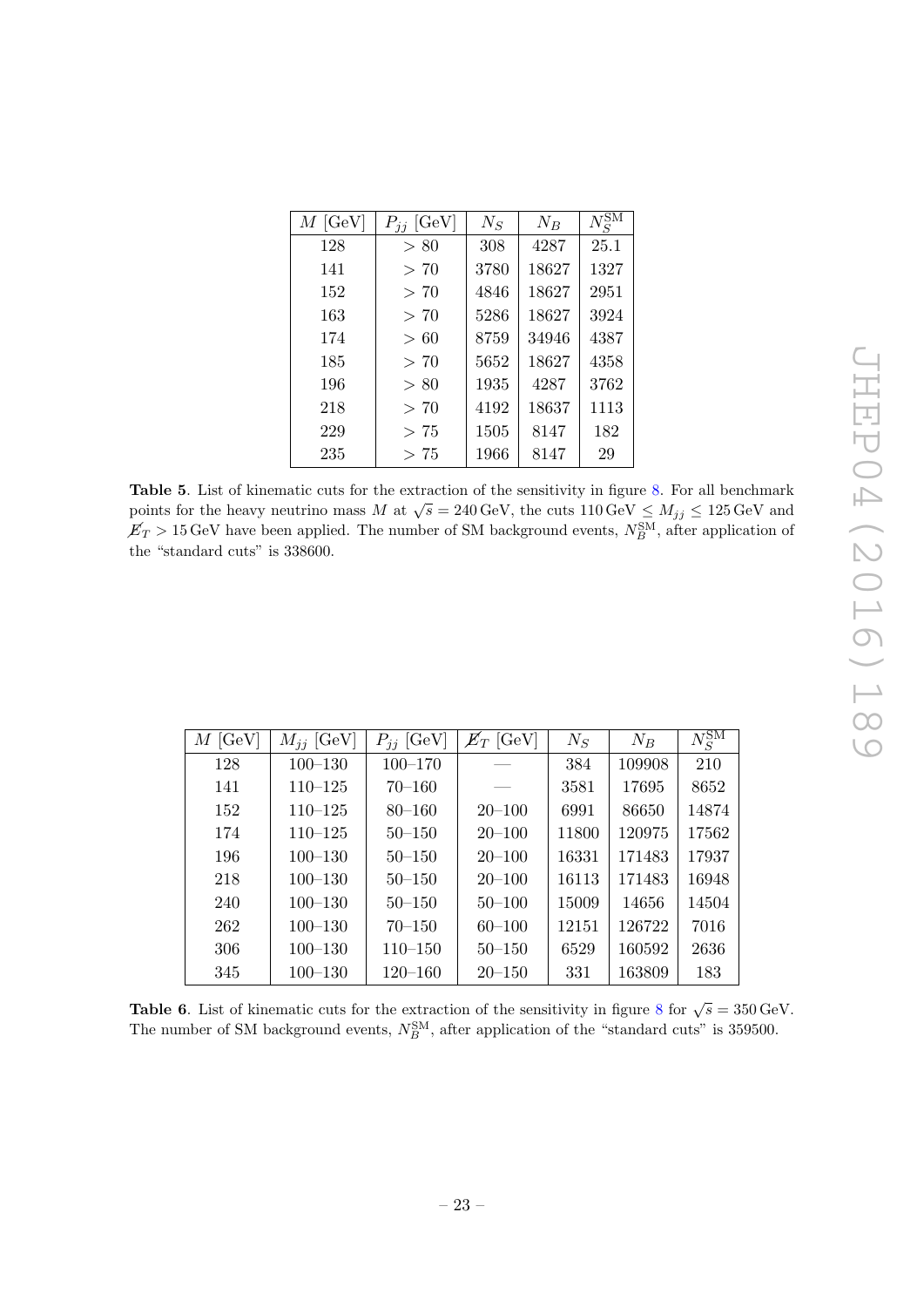| $M$ [GeV] | $P_{ij}$ [GeV] | $\not\hspace{-1.2mm}E_{T}$ [GeV] | $N_S$ | $N_B$  |
|-----------|----------------|----------------------------------|-------|--------|
| 140       | >170           | < 100                            | 6248  | 7550   |
| 179       | >100           | < 100                            | 25176 | 29453  |
| 218       |                |                                  | 43304 | 101672 |
| 257       |                |                                  | 44691 | 101672 |
| 296       |                | $50 - 200$                       | 37571 | 65326  |
| 335       |                | $70 - 180$                       | 30710 | 44572  |
| 374       |                | $90 - 180$                       | 21766 | 29854  |
| 413       | $160 - 220$    |                                  | 14926 | 20541  |
| 452       | $170 - 230$    |                                  | 8551  | 15643  |
| 495       | > 220          |                                  | 845   | 9533   |

<span id="page-24-5"></span>Table 7. List of kinematic cuts for the extraction of the sensitivity in figure [8.](#page-19-1) For all benchmark points for the heavy neutrino mass M at  $\sqrt{s} = 500 \,\text{GeV}$ , the pre-selection cuts have been slightly loosened to  $100 \,\text{GeV} \leq M_{jj} \leq 140 \,\text{GeV}.$ 

| M [GeV] | $\sqrt{s} = 240 \,\text{GeV}$ | $\sqrt{s} = 350 \,\text{GeV}$ | $\sqrt{s} = 500 \,\text{GeV}$ |
|---------|-------------------------------|-------------------------------|-------------------------------|
| 128     | P > 86                        | P > 152                       | P > 234                       |
| 150     | P > 70                        | P > 148                       | 158 < P < 224                 |
| 200     | P > 70                        | P < 134                       | 64 < P < 236                  |
| 300     |                               | P > 152                       | 54 < P < 236                  |

<span id="page-24-4"></span>Table 8. Cuts on the Higgs boson momentum at the parton level, for selected values of the heavy neutrino mass. The cuts are chosen to maximise the significance of the signal. All momenta are in GeV.

Open Access. This article is distributed under the terms of the Creative Commons Attribution License [\(CC-BY 4.0\)](http://creativecommons.org/licenses/by/4.0/), which permits any use, distribution and reproduction in any medium, provided the original author(s) and source are credited.

# References

- <span id="page-24-0"></span>[1] Particle Data Group collaboration, K.A. Olive et al., Review of particle physics, [Chin.](http://dx.doi.org/10.1088/1674-1137/38/9/090001) Phys. **C 38** [\(2014\) 090001](http://dx.doi.org/10.1088/1674-1137/38/9/090001) [IN[SPIRE](http://inspirehep.net/search?p=find+J+"Chin.Phys.,C38,090001")].
- <span id="page-24-1"></span>[2] S. Gariazzo, C. Giunti, M. Laveder, Y.F. Li and E.M. Zavanin, Light sterile neutrinos, [J.](http://dx.doi.org/10.1088/0954-3899/43/3/033001) Phys. **G 43** [\(2016\) 033001](http://dx.doi.org/10.1088/0954-3899/43/3/033001) [[arXiv:1507.08204](http://arxiv.org/abs/1507.08204)] [IN[SPIRE](http://inspirehep.net/search?p=find+EPRINT+arXiv:1507.08204)].
- <span id="page-24-2"></span>[3] D. Wyler and L. Wolfenstein, *Massless neutrinos in left-right symmetric models*, *[Nucl. Phys.](http://dx.doi.org/10.1016/0550-3213(83)90482-0)* B 218 [\(1983\) 205](http://dx.doi.org/10.1016/0550-3213(83)90482-0) [IN[SPIRE](http://inspirehep.net/search?p=find+J+"Nucl.Phys.,B218,205")].
- <span id="page-24-3"></span>[4] R.N. Mohapatra and J.W.F. Valle, Neutrino mass and baryon number nonconservation in superstring models, Phys. Rev. D 34 [\(1986\) 1642](http://dx.doi.org/10.1103/PhysRevD.34.1642) [IN[SPIRE](http://inspirehep.net/search?p=find+J+"Phys.Rev.,D34,1642")].
- [5] M. Shaposhnikov, A possible symmetry of the vMSM, [Nucl. Phys.](http://dx.doi.org/10.1016/j.nuclphysb.2006.11.003) **B** 763 (2007) 49 [[hep-ph/0605047](http://arxiv.org/abs/hep-ph/0605047)] [IN[SPIRE](http://inspirehep.net/search?p=find+EPRINT+hep-ph/0605047)].
- [6] J. Kersten and A. Yu. Smirnov, Right-handed neutrinos at CERN LHC and the mechanism of neutrino mass generation, Phys. Rev.  $\bf{D}$  76 [\(2007\) 073005](http://dx.doi.org/10.1103/PhysRevD.76.073005) [[arXiv:0705.3221](http://arxiv.org/abs/0705.3221)] [IN[SPIRE](http://inspirehep.net/search?p=find+EPRINT+arXiv:0705.3221)].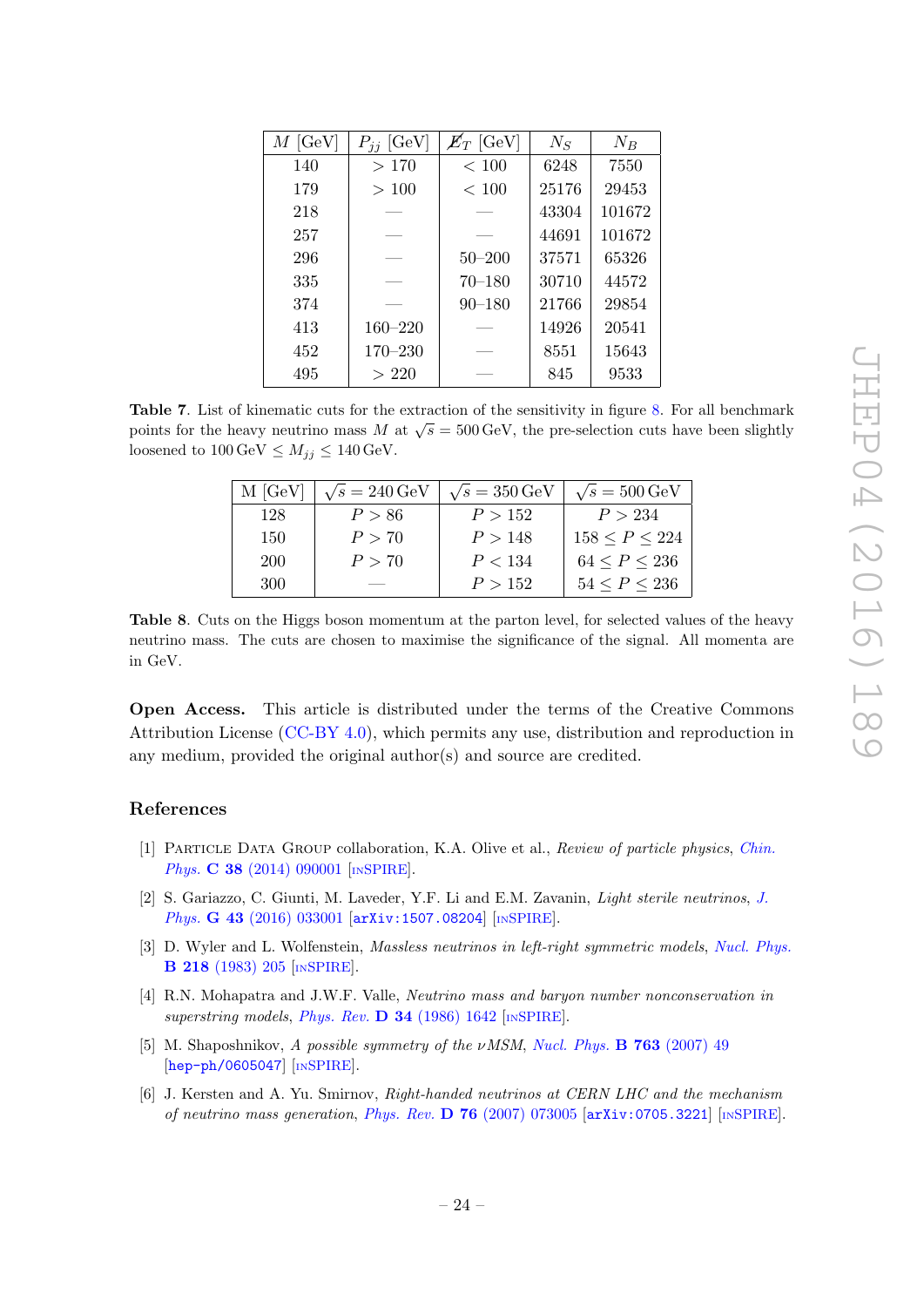- [7] M.B. Gavela, T. Hambye, D. Hernandez and P. Hernández, Minimal flavour seesaw models, JHEP 09 [\(2009\) 038](http://dx.doi.org/10.1088/1126-6708/2009/09/038) [[arXiv:0906.1461](http://arxiv.org/abs/0906.1461)] [IN[SPIRE](http://inspirehep.net/search?p=find+EPRINT+arXiv:0906.1461)].
- <span id="page-25-0"></span>[8] M. Malinsky, J.C. Romao and J.W.F. Valle, Novel supersymmetric SO(10) seesaw mechanism, *[Phys. Rev. Lett.](http://dx.doi.org/10.1103/PhysRevLett.95.161801)* **95** (2005) 161801 [[hep-ph/0506296](http://arxiv.org/abs/hep-ph/0506296)] [IN[SPIRE](http://inspirehep.net/search?p=find+EPRINT+hep-ph/0506296)].
- <span id="page-25-1"></span>[9] S. Antusch and O. Fischer, Testing sterile neutrino extensions of the Standard Model at future lepton colliders, JHEP  $05$  [\(2015\) 053](http://dx.doi.org/10.1007/JHEP05(2015)053) [[arXiv:1502.05915](http://arxiv.org/abs/1502.05915)] [IN[SPIRE](http://inspirehep.net/search?p=find+EPRINT+arXiv:1502.05915)].
- <span id="page-25-2"></span>[10] MEG collaboration, J. Adam et al., New constraint on the existence of the  $\mu^+ \to e^+ \gamma$  decay, [Phys. Rev. Lett.](http://dx.doi.org/10.1103/PhysRevLett.110.201801) 110 (2013) 201801 [[arXiv:1303.0754](http://arxiv.org/abs/1303.0754)] [IN[SPIRE](http://inspirehep.net/search?p=find+EPRINT+arXiv:1303.0754)].
- <span id="page-25-3"></span>[11] DELPHI collaboration, P. Abreu et al., Search for neutral heavy leptons produced in Z decays, Z. Phys. **C 74** [\(1997\) 57](http://dx.doi.org/10.1007/s002880050370) [*Erratum ibid.* **C 75** (1997) 580] [IN[SPIRE](http://inspirehep.net/search?p=find+J+"Z.Physik,C74,57")].
- <span id="page-25-4"></span>[12] OPAL collaboration, M.Z. Akrawy et al., *Limits on neutral heavy lepton production from*  $Z^0$ decay, *[Phys. Lett.](http://dx.doi.org/10.1016/0370-2693(90)90924-U)* **B 247** (1990) 448 [IN[SPIRE](http://inspirehep.net/search?p=find+J+"Phys.Lett.,B247,448")].
- <span id="page-25-5"></span>[13] ALEPH collaboration, D. Decamp et al., Searches for new particles in Z decays using the ALEPH detector, [Phys. Rept.](http://dx.doi.org/10.1016/0370-1573(92)90177-2) 216 (1992) 253 [IN[SPIRE](http://inspirehep.net/search?p=find+J+"Phys.Rept.,216,253")].
- <span id="page-25-6"></span>[14] L3 collaboration, O. Adriani et al., Results from the L3 experiment at LEP, [Phys. Rept.](http://dx.doi.org/10.1016/0370-1573(93)90027-B) 236 [\(1993\) 1](http://dx.doi.org/10.1016/0370-1573(93)90027-B) [IN[SPIRE](http://inspirehep.net/search?p=find+J+"Phys.Rept.,236,1")].
- <span id="page-25-7"></span>[15] F. del Aguila and J.A. Aguilar-Saavedra, Electroweak scale seesaw and heavy Dirac neutrino signals at LHC, [Phys. Lett.](http://dx.doi.org/10.1016/j.physletb.2009.01.010) **B 672** (2009) 158 [[arXiv:0809.2096](http://arxiv.org/abs/0809.2096)] [IN[SPIRE](http://inspirehep.net/search?p=find+EPRINT+arXiv:0809.2096)].
- [16] F. del Aguila, J.A. Aguilar-Saavedra and J. de Blas, Trilepton signals: the golden channel for seesaw searches at LHC, Acta Phys. Polon. **B 40** (2009) 2901  $\left[$ [arXiv:0910.2720](http://arxiv.org/abs/0910.2720) $\right]$  [IN[SPIRE](http://inspirehep.net/search?p=find+EPRINT+arXiv:0910.2720)].
- [17] A. Das and N. Okada, *Inverse seesaw neutrino signatures at the LHC and ILC*, *[Phys. Rev.](http://dx.doi.org/10.1103/PhysRevD.88.113001)* **D** 88 [\(2013\) 113001](http://dx.doi.org/10.1103/PhysRevD.88.113001) [[arXiv:1207.3734](http://arxiv.org/abs/1207.3734)] [IN[SPIRE](http://inspirehep.net/search?p=find+EPRINT+arXiv:1207.3734)].
- [18] K.N. Abazajian et al., Light sterile neutrinos: a white paper, [arXiv:1204.5379](http://arxiv.org/abs/1204.5379) [IN[SPIRE](http://inspirehep.net/search?p=find+EPRINT+arXiv:1204.5379)].
- [19] P.S. Bhupal Dev, R. Franceschini and R.N. Mohapatra, Bounds on TeV seesaw models from LHC Higgs data, Phys. Rev. D 86 [\(2012\) 093010](http://dx.doi.org/10.1103/PhysRevD.86.093010) [[arXiv:1207.2756](http://arxiv.org/abs/1207.2756)] [IN[SPIRE](http://inspirehep.net/search?p=find+EPRINT+arXiv:1207.2756)].
- [20] M. Drewes, The phenomenology of right handed neutrinos, [Int. J. Mod. Phys.](http://dx.doi.org/10.1142/S0218301313300191) **E 22** (2013) [1330019](http://dx.doi.org/10.1142/S0218301313300191) [[arXiv:1303.6912](http://arxiv.org/abs/1303.6912)] [IN[SPIRE](http://inspirehep.net/search?p=find+EPRINT+arXiv:1303.6912)].
- [21] C.-H. Lee, P.S. Bhupal Dev and R.N. Mohapatra, Natural TeV-scale left-right seesaw mechanism for neutrinos and experimental tests,  $Phys. Rev. D 88 (2013) 093010$  $Phys. Rev. D 88 (2013) 093010$ [[arXiv:1309.0774](http://arxiv.org/abs/1309.0774)] [IN[SPIRE](http://inspirehep.net/search?p=find+EPRINT+arXiv:1309.0774)].
- [22] J.C. Helo, M. Hirsch and S. Kovalenko, Heavy neutrino searches at the LHC with displaced vertices, Phys. Rev. D 89 [\(2014\) 073005](http://dx.doi.org/10.1103/PhysRevD.89.073005) [[arXiv:1312.2900](http://arxiv.org/abs/1312.2900)] [IN[SPIRE](http://inspirehep.net/search?p=find+EPRINT+arXiv:1312.2900)].
- [23] A. Das, P.S. Bhupal Dev and N. Okada, Direct bounds on electroweak scale pseudo-Dirac neutrinos from  $\sqrt{s} = 8 \; TeV$  LHC data, [Phys. Lett.](http://dx.doi.org/10.1016/j.physletb.2014.06.058) **B** 735 (2014) 364 [[arXiv:1405.0177](http://arxiv.org/abs/1405.0177)] [IN[SPIRE](http://inspirehep.net/search?p=find+EPRINT+arXiv:1405.0177)].
- [24] FCC-ee study Team collaboration, A. Blondel, E. Graverini, N. Serra and M. Shaposhnikov, Search for heavy right handed neutrinos at the FCC-ee, [arXiv:1411.5230](http://arxiv.org/abs/1411.5230) [IN[SPIRE](http://inspirehep.net/search?p=find+EPRINT+arXiv:1411.5230)].
- [25] A. Abada, V. De Romeri, S. Monteil, J. Orloff and A.M. Teixeira, Indirect searches for sterile neutrinos at a high-luminosity Z-factory, JHEP  $04$  [\(2015\) 051](http://dx.doi.org/10.1007/JHEP04(2015)051) [[arXiv:1412.6322](http://arxiv.org/abs/1412.6322)] [IN[SPIRE](http://inspirehep.net/search?p=find+EPRINT+arXiv:1412.6322)].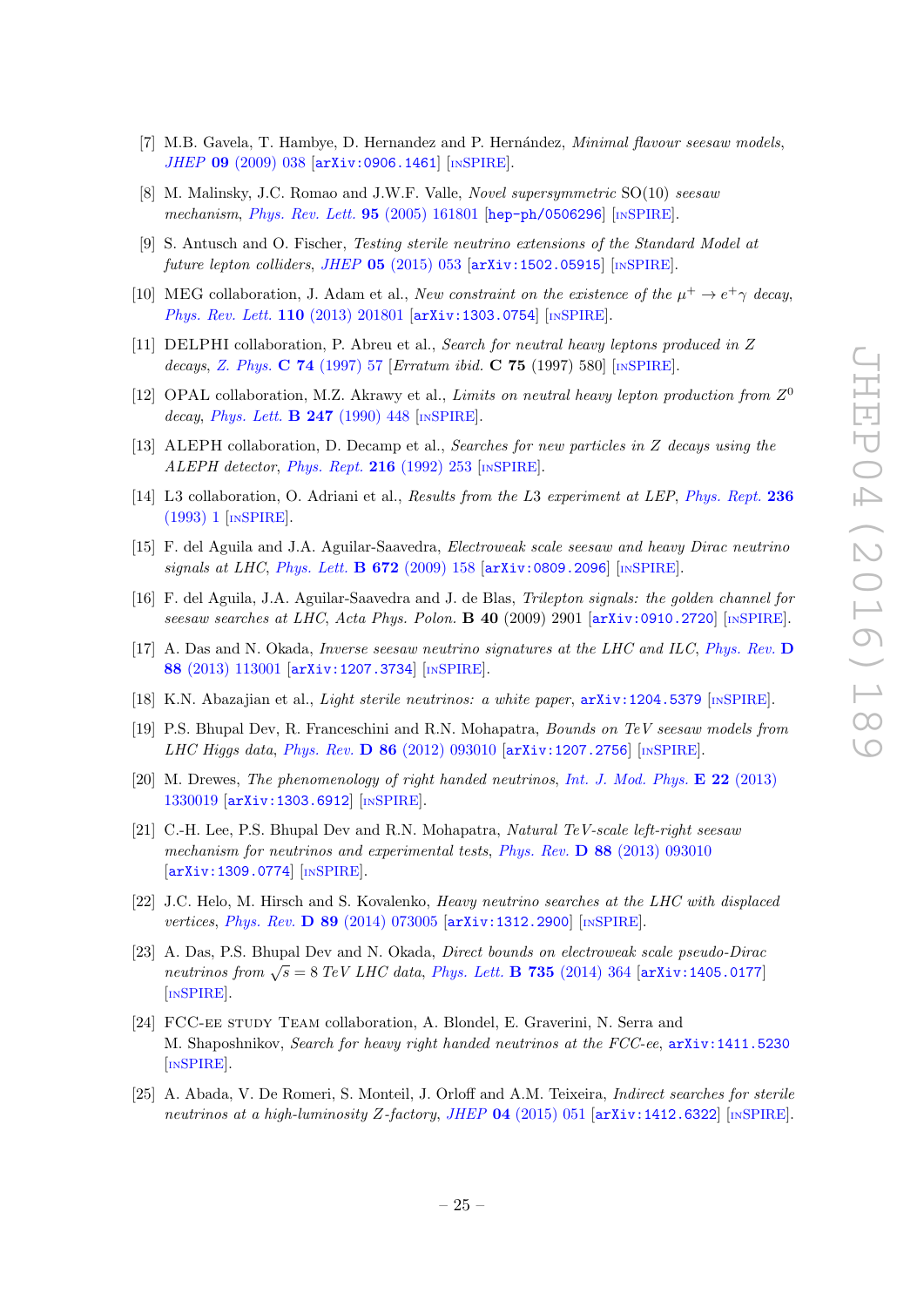- [26] M. Drewes and B. Garbrecht, Experimental and cosmological constraints on heavy neutrinos, [arXiv:1502.00477](http://arxiv.org/abs/1502.00477) [IN[SPIRE](http://inspirehep.net/search?p=find+EPRINT+arXiv:1502.00477)].
- [27] F.F. Deppisch, P.S. Bhupal Dev and A. Pilaftsis, Neutrinos and collider physics, [New J.](http://dx.doi.org/10.1088/1367-2630/17/7/075019) Phys. 17 [\(2015\) 075019](http://dx.doi.org/10.1088/1367-2630/17/7/075019) [[arXiv:1502.06541](http://arxiv.org/abs/1502.06541)] [IN[SPIRE](http://inspirehep.net/search?p=find+EPRINT+arXiv:1502.06541)].
- [28] P. Humbert, M. Lindner and J. Smirnov, The inverse seesaw in conformal electro-weak symmetry breaking and phenomenological consequences, JHEP 06 [\(2015\) 035](http://dx.doi.org/10.1007/JHEP06(2015)035) [[arXiv:1503.03066](http://arxiv.org/abs/1503.03066)] [IN[SPIRE](http://inspirehep.net/search?p=find+EPRINT+arXiv:1503.03066)].
- [29] S. Banerjee, P.S.B. Dev, A. Ibarra, T. Mandal and M. Mitra, Prospects of heavy neutrino searches at future lepton colliders, Phys. Rev. D 92 [\(2015\) 075002](http://dx.doi.org/10.1103/PhysRevD.92.075002) [[arXiv:1503.05491](http://arxiv.org/abs/1503.05491)] [IN[SPIRE](http://inspirehep.net/search?p=find+EPRINT+arXiv:1503.05491)].
- [30] S. Antusch and O. Fischer, Testing sterile neutrino extensions of the Standard Model at the circular electron positron collider, [Int. J. Mod. Phys.](http://dx.doi.org/10.1142/S0217751X15440042)  $\bf{A}$  30 (2015) 1544004 [IN[SPIRE](http://inspirehep.net/search?p=find+J+"Int.J.Mod.Phys.,A30,1544004")].
- [31] L. Duarte, J. Peressutti and O.A. Sampayo, Majorana neutrino decay in an effective approach, Phys. Rev. D 92 [\(2015\) 093002](http://dx.doi.org/10.1103/PhysRevD.92.093002) [[arXiv:1508.01588](http://arxiv.org/abs/1508.01588)] [IN[SPIRE](http://inspirehep.net/search?p=find+EPRINT+arXiv:1508.01588)].
- [32] N. Bizot and M. Frigerio, Fermionic extensions of the Standard Model in light of the Higgs couplings, JHEP 01 [\(2016\) 036](http://dx.doi.org/10.1007/JHEP01(2016)036) [[arXiv:1508.01645](http://arxiv.org/abs/1508.01645)] [IN[SPIRE](http://inspirehep.net/search?p=find+EPRINT+arXiv:1508.01645)].
- [33] C.O. Dib and C.S. Kim, *Discovering sterile neutrinos ligther than*  $M_W$  *at the LHC, [Phys.](http://dx.doi.org/10.1103/PhysRevD.92.093009)* Rev. D 92 [\(2015\) 093009](http://dx.doi.org/10.1103/PhysRevD.92.093009) [[arXiv:1509.05981](http://arxiv.org/abs/1509.05981)] [IN[SPIRE](http://inspirehep.net/search?p=find+EPRINT+arXiv:1509.05981)].
- [34] A. Das and N. Okada, *Improved bounds on the heavy neutrino productions at the LHC, [Phys.](http://dx.doi.org/10.1103/PhysRevD.93.033003)* Rev. D 93 [\(2016\) 033003](http://dx.doi.org/10.1103/PhysRevD.93.033003) [[arXiv:1510.04790](http://arxiv.org/abs/1510.04790)] [IN[SPIRE](http://inspirehep.net/search?p=find+EPRINT+arXiv:1510.04790)].
- [35] A. Abada, V. De Romeri and A.M. Teixeira, Impact of sterile neutrinos on nuclear-assisted  $cLFV$  processes, JHEP 02 [\(2016\) 083](http://dx.doi.org/10.1007/JHEP02(2016)083) [[arXiv:1510.06657](http://arxiv.org/abs/1510.06657)] [IN[SPIRE](http://inspirehep.net/search?p=find+EPRINT+arXiv:1510.06657)].
- <span id="page-26-0"></span>[36] A. de Gouvêa and A. Kobach, *Global constraints on a heavy neutrino*, *[Phys. Rev.](http://dx.doi.org/10.1103/PhysRevD.93.033005)* **D** 93 [\(2016\) 033005](http://dx.doi.org/10.1103/PhysRevD.93.033005) [[arXiv:1511.00683](http://arxiv.org/abs/1511.00683)] [IN[SPIRE](http://inspirehep.net/search?p=find+EPRINT+arXiv:1511.00683)].
- <span id="page-26-1"></span>[37] L. Basso, Resonant mono Higgs at the LHC, JHEP 04 [\(2016\) 087](http://dx.doi.org/10.1007/JHEP04(2016)087) [[arXiv:1512.06381](http://arxiv.org/abs/1512.06381)] [IN[SPIRE](http://inspirehep.net/search?p=find+EPRINT+arXiv:1512.06381)].
- <span id="page-26-2"></span>[38] A. Datta, M. Guchait and A. Pilaftsis, Probing lepton number violation via Majorana neutrinos at hadron supercolliders, Phys. Rev. D 50 [\(1994\) 3195](http://dx.doi.org/10.1103/PhysRevD.50.3195) [[hep-ph/9311257](http://arxiv.org/abs/hep-ph/9311257)] [IN[SPIRE](http://inspirehep.net/search?p=find+EPRINT+hep-ph/9311257)].
- [39] T. Han and B. Zhang, Signatures for Majorana neutrinos at hadron colliders, [Phys. Rev.](http://dx.doi.org/10.1103/PhysRevLett.97.171804) Lett. 97 [\(2006\) 171804](http://dx.doi.org/10.1103/PhysRevLett.97.171804) [[hep-ph/0604064](http://arxiv.org/abs/hep-ph/0604064)] [IN[SPIRE](http://inspirehep.net/search?p=find+EPRINT+hep-ph/0604064)].
- [40] C.-Y. Chen and P.S.B. Dev, Multi-lepton collider signatures of heavy Dirac and Majorana neutrinos, Phys. Rev. **D 85** [\(2012\) 093018](http://dx.doi.org/10.1103/PhysRevD.85.093018) [[arXiv:1112.6419](http://arxiv.org/abs/1112.6419)] [IN[SPIRE](http://inspirehep.net/search?p=find+EPRINT+arXiv:1112.6419)].
- [41] P.S.B. Dev, A. Pilaftsis and U.-K. Yang, New production mechanism for heavy neutrinos at the LHC, [Phys. Rev. Lett.](http://dx.doi.org/10.1103/PhysRevLett.112.081801) 112 (2014) 081801 [[arXiv:1308.2209](http://arxiv.org/abs/1308.2209)] [IN[SPIRE](http://inspirehep.net/search?p=find+EPRINT+arXiv:1308.2209)].
- [42] D. Alva, T. Han and R. Ruiz, Heavy Majorana neutrinos from  $W\gamma$  fusion at hadron colliders, JHEP 02 [\(2015\) 072](http://dx.doi.org/10.1007/JHEP02(2015)072) [[arXiv:1411.7305](http://arxiv.org/abs/1411.7305)] [IN[SPIRE](http://inspirehep.net/search?p=find+EPRINT+arXiv:1411.7305)].
- [43] F.F. Deppisch, P.S. Bhupal Dev and A. Pilaftsis, Neutrinos and collider physics, [New J.](http://dx.doi.org/10.1088/1367-2630/17/7/075019) Phys. 17 [\(2015\) 075019](http://dx.doi.org/10.1088/1367-2630/17/7/075019) [[arXiv:1502.06541](http://arxiv.org/abs/1502.06541)] [IN[SPIRE](http://inspirehep.net/search?p=find+EPRINT+arXiv:1502.06541)].
- [44] S. Banerjee, P.S.B. Dev, A. Ibarra, T. Mandal and M. Mitra, Prospects of heavy neutrino searches at future lepton colliders, Phys. Rev. D 92 [\(2015\) 075002](http://dx.doi.org/10.1103/PhysRevD.92.075002) [[arXiv:1503.05491](http://arxiv.org/abs/1503.05491)] [IN[SPIRE](http://inspirehep.net/search?p=find+EPRINT+arXiv:1503.05491)].